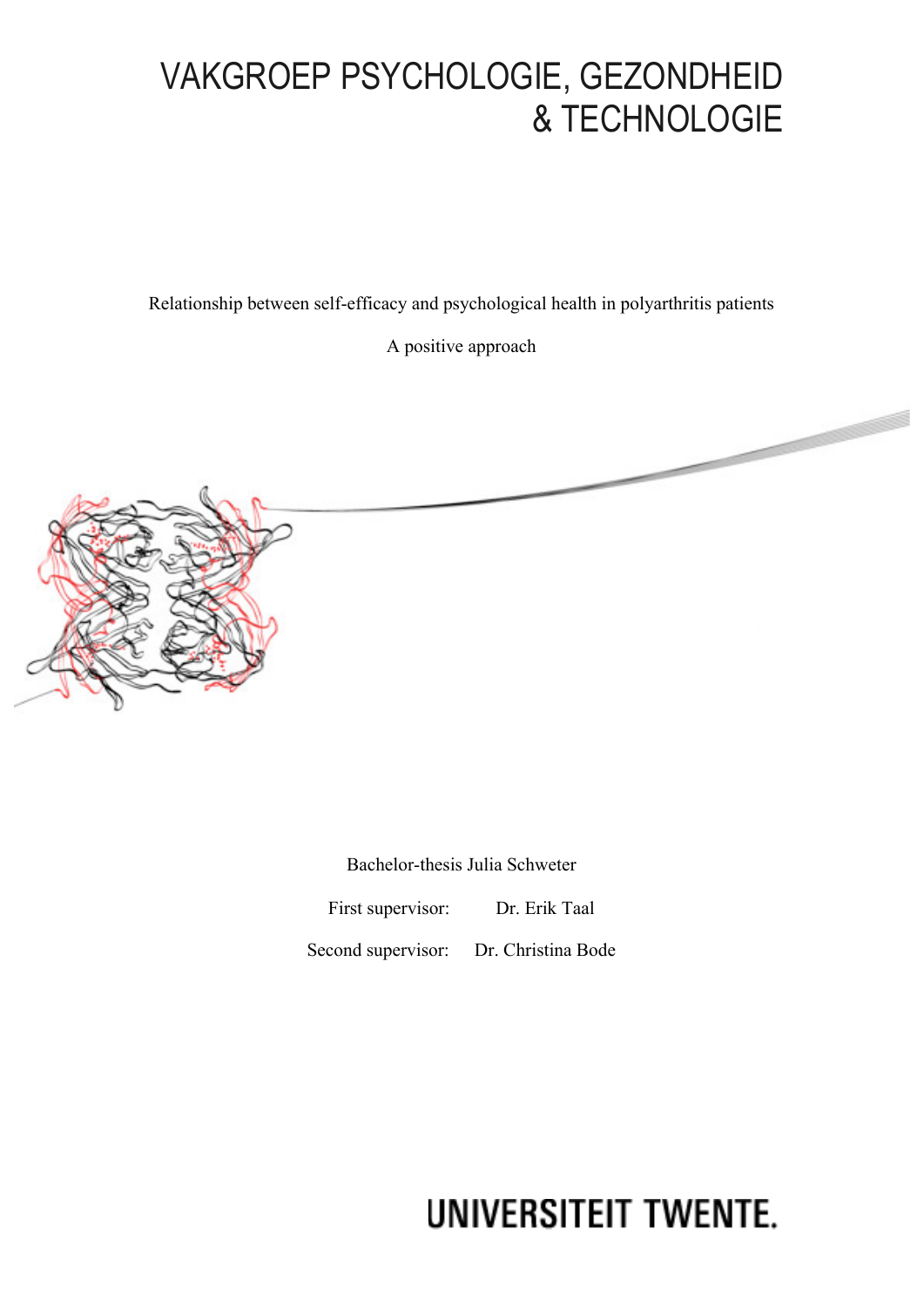# **Abstract**

**Objective.** Self-efficacy is known to be negatively related to negative psychological functioning like depression and anxiety, in polyarthritis patients. A field that has not yet been attended to is the association between positive psychological functioning and self-efficacy. The current study is focussing on this relationship. Purpose in life, positive affect and participation are chosen as indicators of psychological functioning. **Method.** A number of 331 polyarthritis patients participated in a questionnaire study (61% female, 29% employed, mean age: 62 years, mean disease duration: 15 years). To examine a possible relationship between self-efficacy and positive psychological functioning, regression analyses were carried out. Mediation analyses were done to examine if self-efficacy was mediating relationships between physical health and psychological functioning.

**Results.** In all of the regression analyses more variance in the model was explained by adding self-efficacy ( $\mathbb{R}^2$ : .15-.50). Pain and other symptoms self-efficacy were both significant predictors of psychological functioning in polyarthritis patients. Except for one model (purpose in life, other symptoms self-efficacy) self-efficacy was found to be partly mediating the relationship between physical health and psychological functioning.

**Conclusion.** Self-efficacy is not only related to aspects as anxiety and depression, but also to positive psychological functioning as purpose in life, positive affect and participation. Self-efficacy is also reducing the direct effect of physical health on the positive aspects of psychological functioning.

**Implications.** More research about self-efficacy and other factors that are related to positive psychological functioning should be done. Trainings that enhance selfefficacy, and possible other factors, in patients diagnosed with polyarthritis may result in a more positive life for them.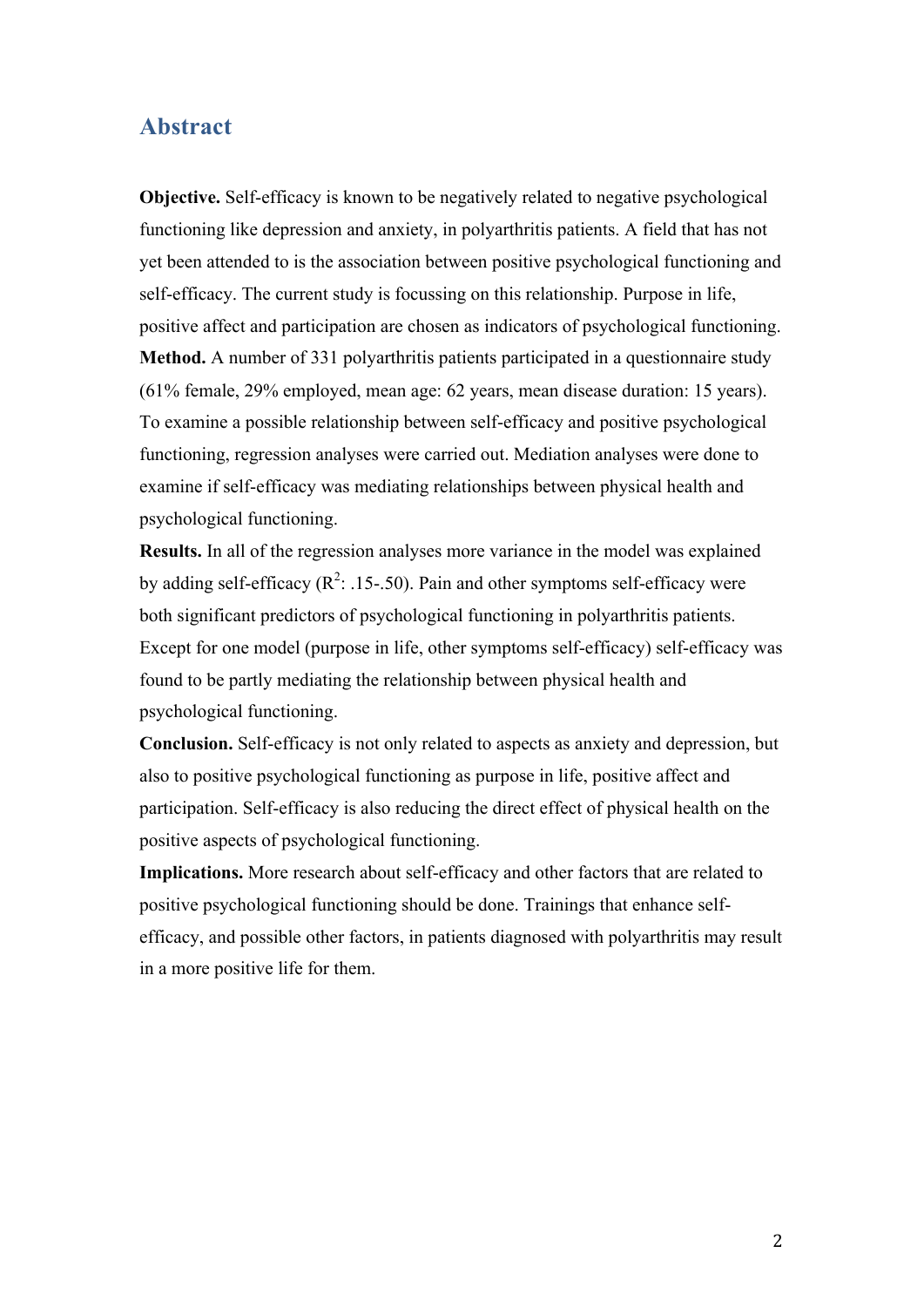# **Samenvatting**

**Achtergrond.** Bij patiënten met polyartritis is al veel onderzoek gedaan naar de verbanden tussen zelf-effectiviteit en negatief psychologisch functioneren, zoals depressies en angst. Echter, geen onderzoek werd tot nu toe aan de relatie tussen zelfeffectiviteit en de positieve aspecten van psychologische adaptatie bij polyartritis gewijd. Het huidige onderzoek gaat juist daarom in op deze relatie. Als indicatoren voor adaptatie werden doelen in het leven, het positieve affect en participatie gekozen.

**Methode.** 331 polyartritis patiënten hebben aan een vragenlijstonderzoek meegedaan (61% vrouwelijk, 29% werkzaam, gemiddelde leeftijd: 62 jaar, gemiddelde ziekteduur: 15 jaar). Een mogelijke relatie tussen zelf-effectiviteit en positieve psychologische adaptatie werd met behulp van een regressieanalyse onderzocht. Om te onderzoeken of zelf-effectiviteit de relatie tussen fysieke gezondheid en psychologische adaptatie medieert werd een mediatie analyse gedaan.

**Resultaten.** In alle modellen werd door het toevoegen van zelf-effectiviteit meer variantie in het model verklaard ( $R^2$ : .15-.50). Zelf-effectiviteit voor het omgaan met pijn en andere symptomen zijn allebei significante voorspeller van psychologische adaptatie in patiënten met polyartritis. Behalve in het model met doelen in het leven en andere symptomen van zelf-effectiviteit, medieert zelf-effectiviteit de relatie tussen fysieke gezondheid en psychologische adaptatie gedeeltelijk.

**Conclusie.** Zelf-effectiviteit is niet alleen maar gerelateerd aan angst en depressie, maar ook aan positieve psychologische aspecten, zoals doelen in het leven, het positieve affect en participatie. Bovendien vermindert zelf-effectiviteit het directe effect van fysieke gezondheid op de indicatoren van positieve psychologische adaptatie.

**Implicaties.** Toekomstig onderzoek moet gericht zijn op zelf-effectiviteit, als ook mogelijke andere factoren, die gerelateerd zijn aan positief psychologisch functioneren. Trainingen die de zelf-effectiviteit, en mogelijke andere factoren, van patiënten met polyartritis verhogen zouden in een positiever leven voor hen kunnen resulteren.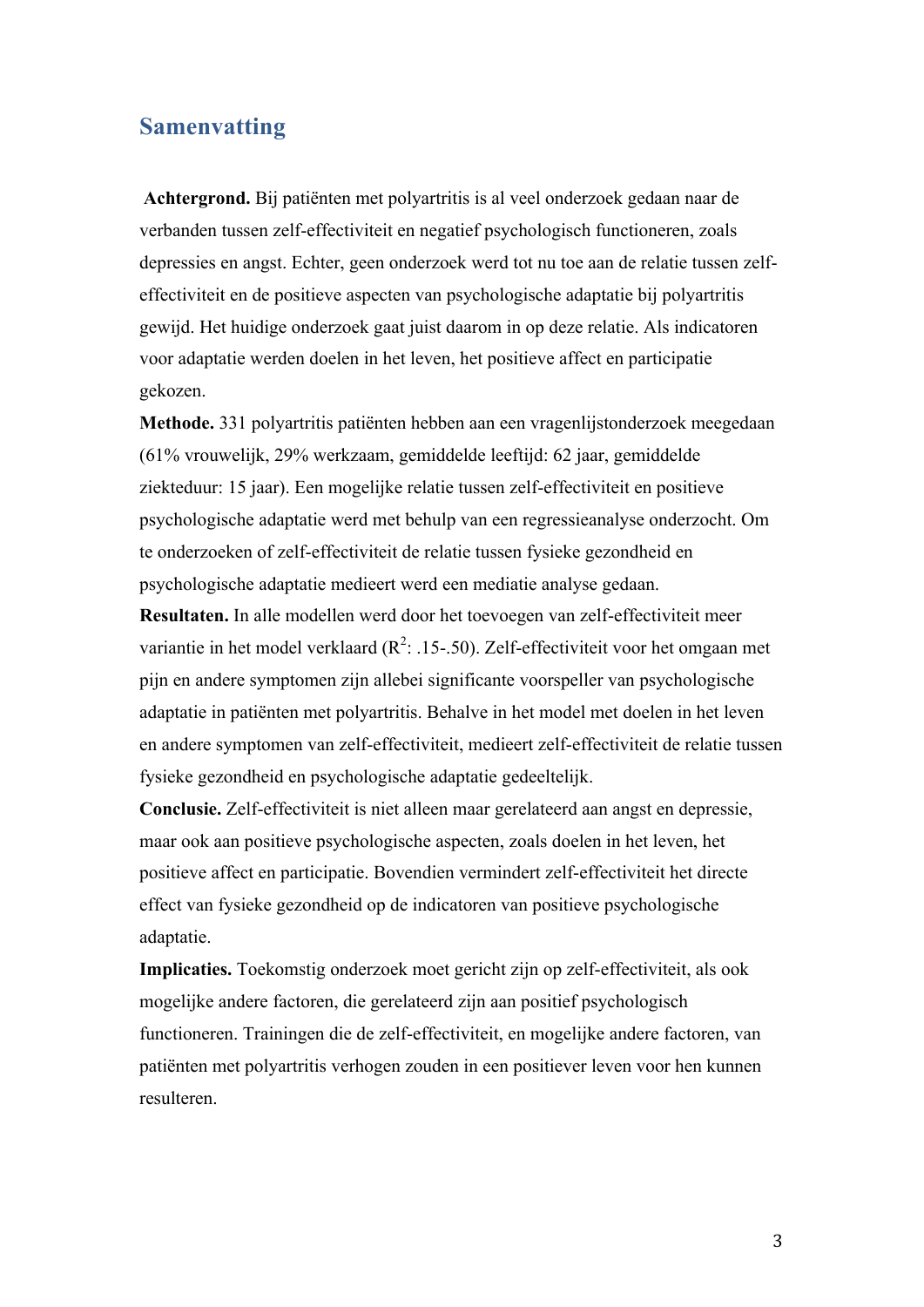# **Table of Contents**

| 4. Discussion |  |
|---------------|--|
|               |  |
|               |  |
|               |  |
|               |  |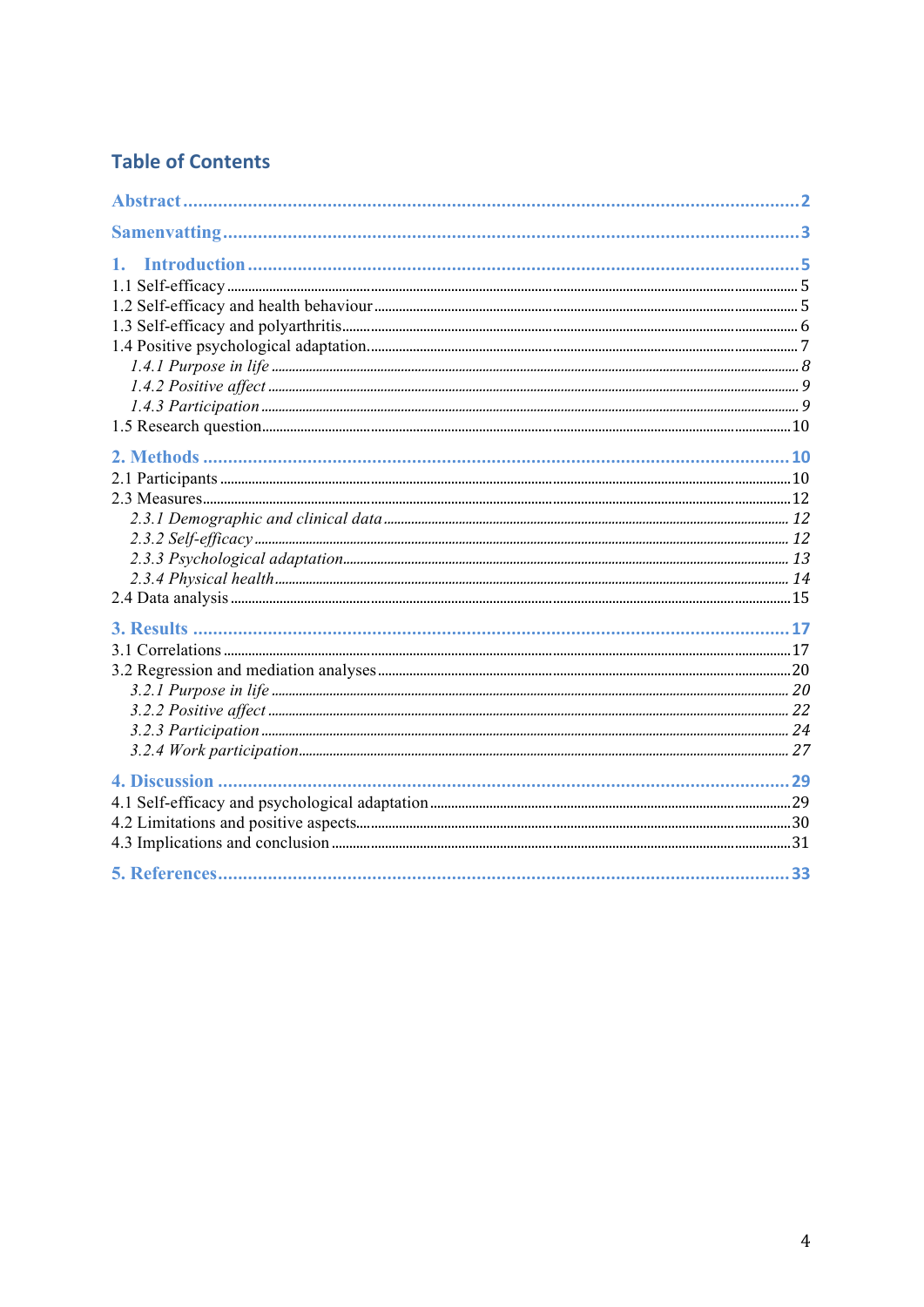# **1. Introduction**

# **1.1 Self-efficacy**

Handling different situations in life is influenced by a psychological factor called selfefficacy. Self-efficacy can be defined as the confidence in own competencies if a person has to perform a task or to reach a specific goal (Bandura, 1977). For example, the confidence the reader has to read and understand this thesis. This psychological factor is domain specific (Brekke, Hjordtdahl & Kvien, 2003; Cross et al., 2008). This means being confident to read and understand this text, doesn't mean that the same amount of confidence is present in writing a paper. Certainly self-efficacy is not only affecting normal, everyday actions, but it's also influencing the health behaviour of people.

# **1.2 Self-efficacy and health behaviour**

An example of self-efficacy related to health behaviour is a recent study about the relationship between self-efficacy and the observed eating habits of girls who lose the control of the amount of intake while eating (Glasofer et al., 2013). In the study, it was found, that those girls who were less confident about their ability to resist the food they are surrounded by, were less able to inhibit their eating behaviour. Similar results were found by Konttinen et al. (2010), who studied the associations between depressive symptoms, emotional eating, physical activity, self-efficacy and adiposity indicators. They found a negative correlation between physical activity, self-efficacy, the body mass index and the waist circumference of the men and women who participated in the study. An additional example of self-efficacy in connection to health is the influence of it on the health related quality of life in patients with multiple sclerosis. A change in the self-efficacy for functioning in patients with multiple sclerosis was associated with changes of physical health related quality of life, whereas changes in self-efficacy for control were associated with a change in the psychological health related quality of life in patients with multiple sclerosis (Motl et al., 2013).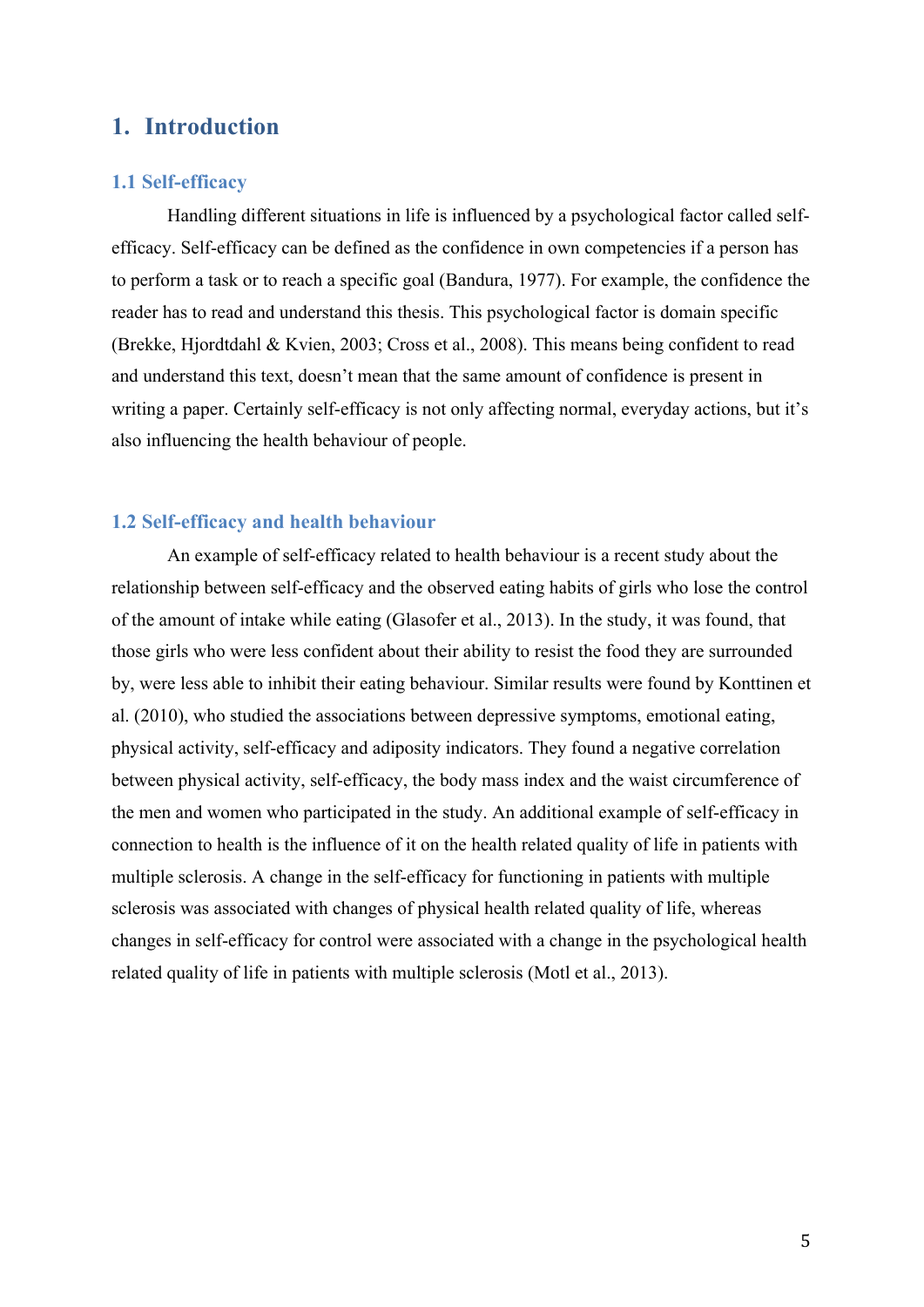# **1.3 Self-efficacy and polyarthritis**

Another domain within these studies of health and self-efficacy is the effect of selfefficacy on patients with polyarthritis. In particular how they experience and handle their illness. In the Netherlands nearly 420.000 people are affected by polyarthritis. 210.000 of these polyarthritis patients are suffering from rheumatoid arthritis (RA). RA is one of the most reviewed polyarthritis diseases. It is an autoimmune disease, characterized by chronic joint inflammation that eventually leads to joint destruction, which is caused by the deterioration of the bone and the cartilage (Schellekens et al., 2000; Nielen et al., 2004). Symptoms include a warm sensation in the joints, as well as pain and swelling close to the affected joints; RA can make the person feel fatigued and faint (Arthritis Foundation, 2013). Next to fatigue, pain and functional limitations are other determinants that help to create the full clinical picture (Scott et al., 2000; Keefe & Somers, 2010; Walsh & McWilliams, 2012). Not only physical, but also psychological consequences are bound to RA. Depression and anxiety are very common in patients with RA, between these two, a high level of comorbidity was found (Covic et al., 2012). Dickens et al. (2002) showed that depression is less common in healthy individuals than in patients with RA. Depression can be described as a mental disorder that is characterized by melancholy low self-esteem, loss of interest, sadness, agitated sleep patterns and loss of appetite, as well as feelings of tiredness and insufficient concentration (WHO, 2013). Furthermore Van Dyke et al. (2004) showed that trait anxiety scores on the State Trait Anxiety Scale (STAI) were higher than the scores of the STAI normative group. On this scale, anxiety is characterized as a high level of concerns that are not controllable, and is furthermore associated with physical signs of arousal, for example trembling, feelings of strain, petulance or sleep difficulties (NIMH, 2013).

The physical and psychological factors are correlated. More functional limitations, pain and fatigue are associated with higher levels of depression and anxiety. This association was found in different settings and ethnical groups (Wolfe & Michaud, 2009; Margaretten et al., 2011; Margaretten et al., 2009; Stebbings et al., 2010; Covic, Tyson, Spencer & Howe, 2006).

Another factor that is correlated with the levels of depression and anxiety in RA patients is self-efficacy. Two self-efficacy dimensions in RA patients are pain self-efficacy, which refers to the confidence of being able to manage daily pain, and other symptoms selfefficacy, which refers to the confidence of being able to control other symptoms, for example mood and fatigue (Lowe et al., 2008). Paukert et al. (2010) found that general self-efficacy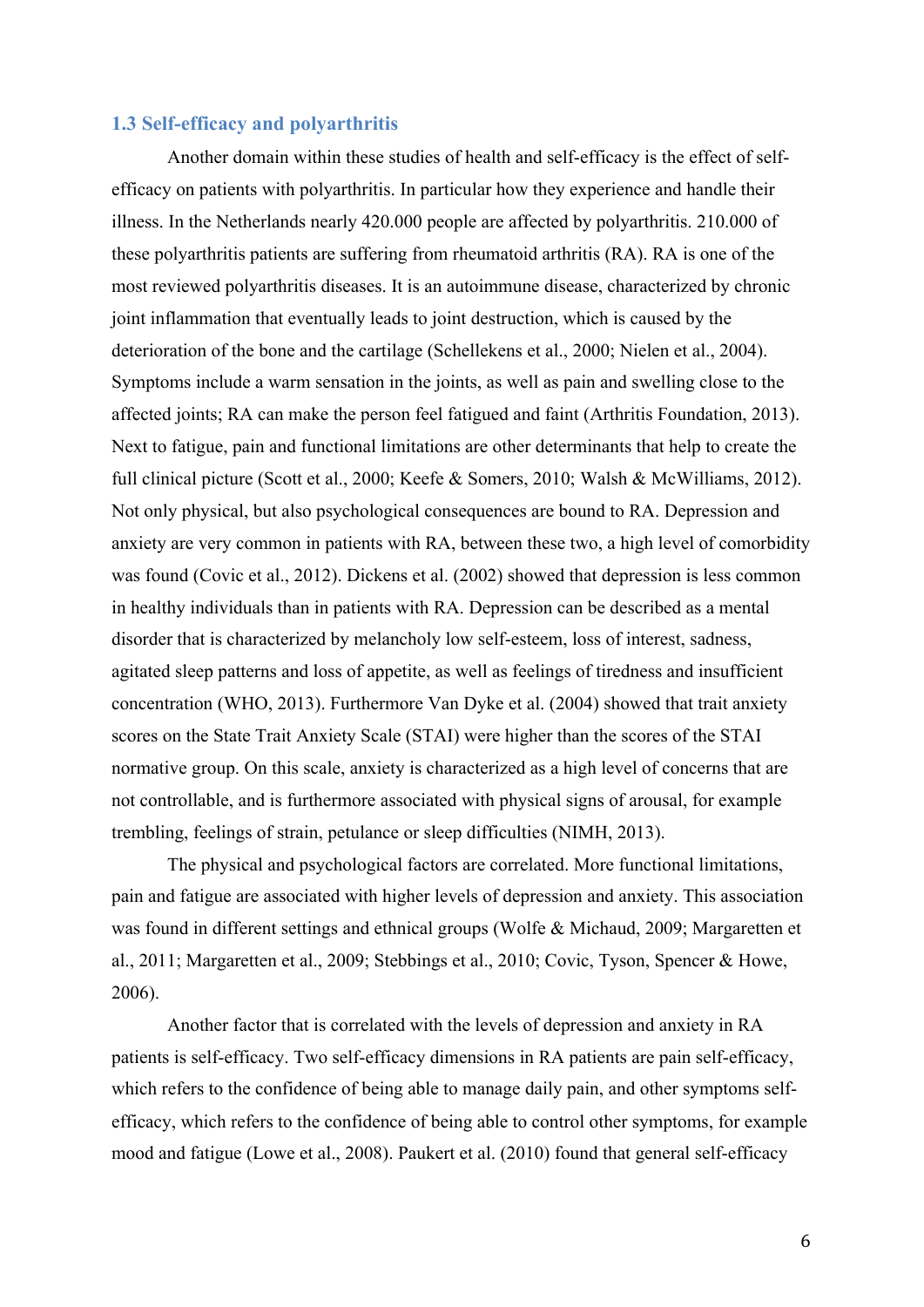was related to decreased depression and anxiety. They also found a moderating effect of general self-efficacy on the relationship between subjective physical health and depressive symptoms. Barlow et al. (2002) calculated partial correlations of functional limitations, pain and fatigue with depression, anxiety, positive and negative affect and acceptance. They controlled for pain and other symptoms self-efficacy and found suggestions that self-efficacy was changing the relationships between the three physical health constructs and the psychological adaptation in RA and osteoporosis patients. So, self-efficacy is apparently not only related to the psychological adaptation of rheumatoid patients, but is also associated to the physical health and is furthermore mediating the relationship between the psychological and physical factors. This relationship was part of a study done by Cross et al. (2006). They found correlations between the two self-efficacy dimensions and pain, as well as between the two dimensions and functional limitations.

# **1.4 Positive psychological adaptation**

The above mentioned studies focused on the negative aspects, evoked and influenced through the joint inflammations. The subjects of the studies are the relationships between physical aspects, as functional limitations, pain and fatigue, and the negative psychological functioning such as depression and anxiety. The studies about associations between selfefficacy and psychological adaptation in rheumatoid patients are also focussing on negative aspects. Correlations between self-efficacy and positive factors are rarely considered.

The focus on positive aspect belongs to a field within psychology that is called positive psychology. Positive psychology criticises the focus on pathology, because of its lack of positive features. These positive features make life worth living. It's about nurturing what is best, and not about fixing damages or correcting weaknesses (Seligman  $\&$ Csikszentmihalyi, 2000).

It is probable that functional limitations, pain and fatigue, as well as the two selfefficacy dimensions are related to positive psychological functioning too. Furthermore selfefficacy might be mediating the relationship between physical health and psychological functioning.

Somers et al. (2010) found that disease severity in RA patients only amounts to a fraction of the variability in self-efficacy. They concluded that self-efficacy could vary independent of disease severity. An enhancement of self-efficacy through trainings could improve the situation of patients.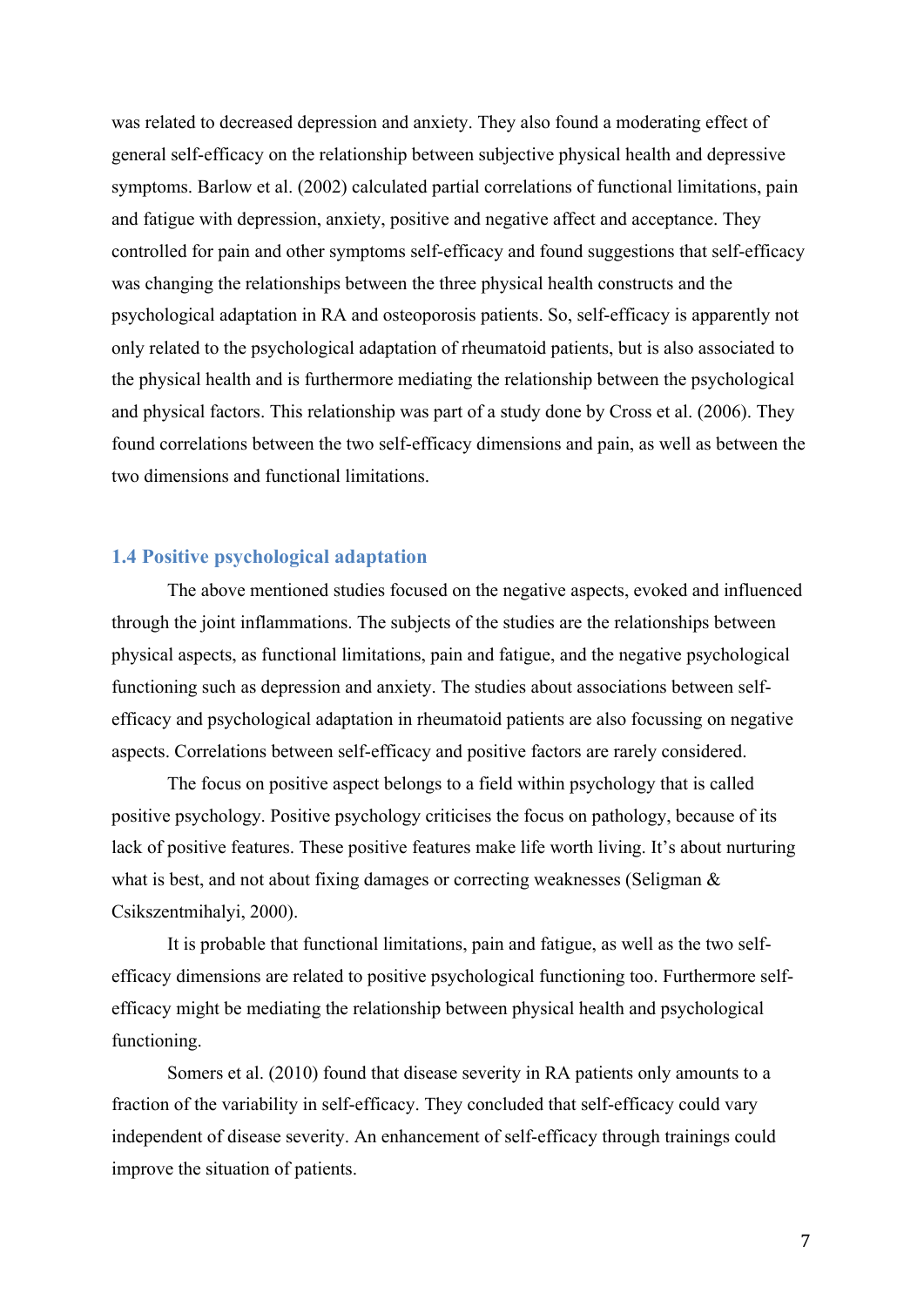To achieve even better outcomes for patients, not only negative psychological functioning, but also positive aspects should be enhanced. Therefore the relationship between self-efficacy, physical health and positive psychological functioning should be studied. Based on the literature functional limitations, pain and fatigue are chosen as measurements for the physical health. Based on Arends et al. (2013) who studied the role of goal management for successful adaptation to arthritis, the positive aspects considered in the current study are purpose in life, positive affect and participation. These aspects can also be seen as indicators of adaptation. Arends et al. (2013) summarized a successful adaptation to arthritis as the absence of psychological distress and the presence of well-being.

## **1.4.1 Purpose in life**

Purpose in life is a sense of meaning, without which an individual would experience boredom and distress or anxiety (Frankl, 2006). A higher purpose in life is associated with better mental health, more participation in free time activities, more social activities and a more optimistic coping style (Verduin et al., 2008). Verduin et al. (2008) found that purpose in life is felt less by RA patients, compared to healthy people. Another study also pointed out that patients with arthritis feel less purpose in life, especially in domains affected by the worse physical functioning and the experienced pain (Salaffi et al., 2009). In a study about self-efficacy and its relation to purpose of life in retention to studying, DeWitz et al. (2009) found a correlation between the two aspects. Self-efficacy was significantly and positively related with reports of purpose in life; if self-efficacy increases does purpose in life increase as well (DeWitz, Woolsey & Walsh, 2009). They also found self-efficacy to be the most significant predictor of purpose in life.

Together with the previous mentioned correlation between physical and psychological functioning (Section 1.3) and the mediating effect of self-efficacy on this relation (Section 1.3), is it also possible that self-efficacy is not only a predictor of purpose in life. It could also be a mediator of the relationship between physical health and purpose in life.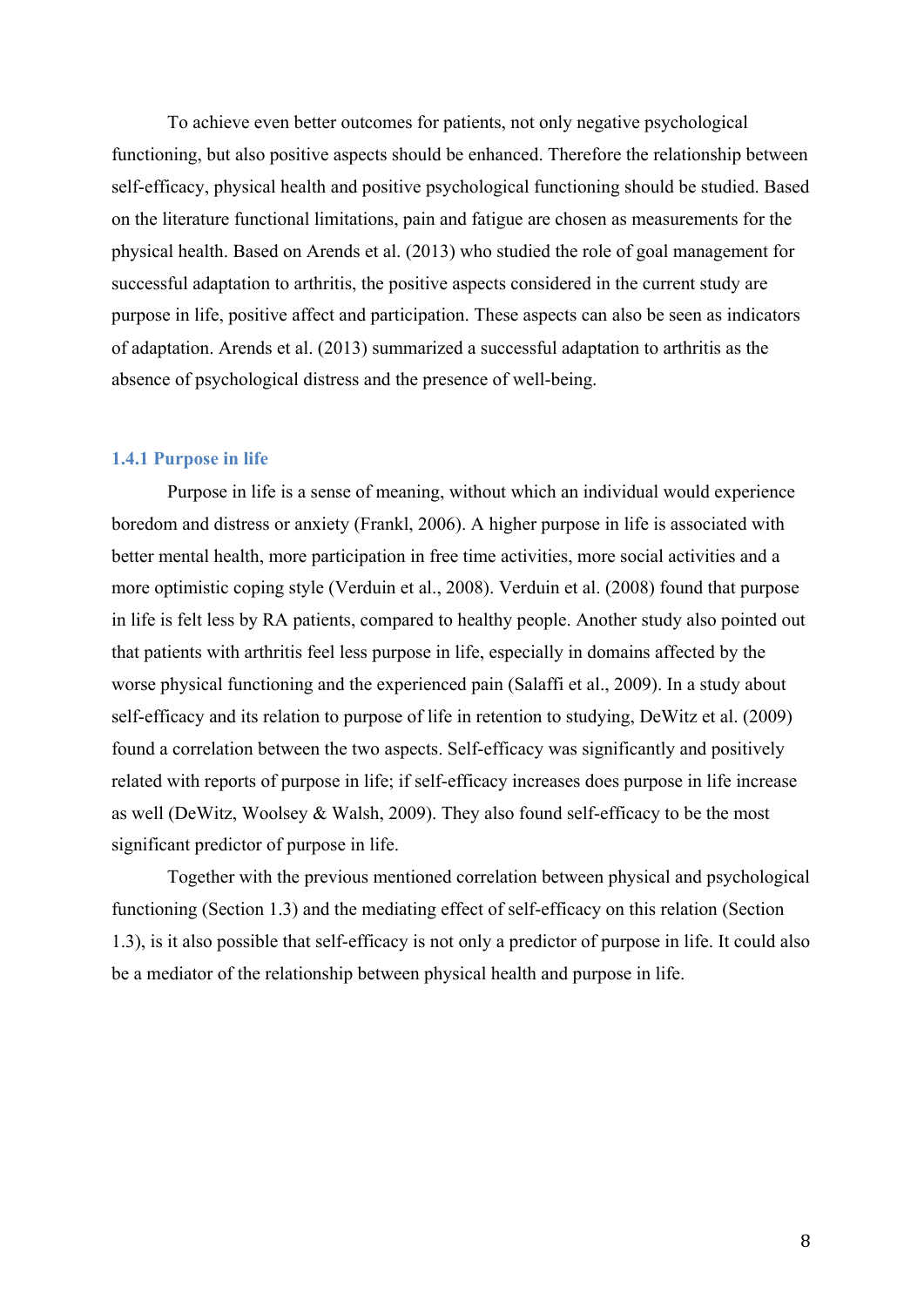#### **1.4.2 Positive affect**

Positive affect can be defined as the positive, cheerful end of the spectrum of feelings (Fredrickson & Losada, 2005); hence it is an indicator of well-being. Positive affect in RA patients could be a source of resilience during states of increased pain, in terms of lower weekly pain and states of higher positive affect (Strand et al., 2006; Strand et al., 2007). The results of a study about women suffering from chronic pain is in line with these findings, positive affect during periods of pain weakened the strength of negative feelings and made them more resilient in coping with the pain (Zautra, Johnson & Mary, 2005).

#### **1.4.3 Participation**

Participation can be described as the attendance in life situations. It is representing the interaction between the individual and its physical, social and attitudinal environment (Colver & the SPARCLE group, 2006). Participation is important for psychological well-being and the quality of life (Reinhardt & Stucki, 2007). Most studies focused on the influence in the ability to work. The rate of work disability in RA patients increases within the first years after onset of the disease (Eberhardt, Larsson, Nived & Lindqvist, 2007). The most important factors that cause work disability are physical limitations (Eberhardt, Larsson, Nived & Lindqvist, 2007; Sokka et al., 2010). Other factors that are mentioned in connection with work disability are fatigue, energy loss and stiffness (Hoving et al., 2013). Decreased concentration and problem solving abilities are caused by pain, stiffness and fatigue. The decreases not only induce a decline in the general work ability, but are also affecting the personal life (Hoving et al., 2013). A study about the relation of self-efficacy and social participation in patients with spastic bilateral cerebral palsy showed that a higher general selfefficacy to dedicate effort in realizing behaviour was related to better participation (van der Slot et al., 2010). Considering the relationship between physical health and negative psychological functioning (Wolfe & Michaud, 2009; Margaretten et al., 2011; Margaretten et al., 2009; Stebbings et al., 2010; Covic, Tyson, Spencer & Howe, 2006), could self-efficacy be a predictor, as well as it might also be a mediator, in the just described relation between self-efficacy and participation.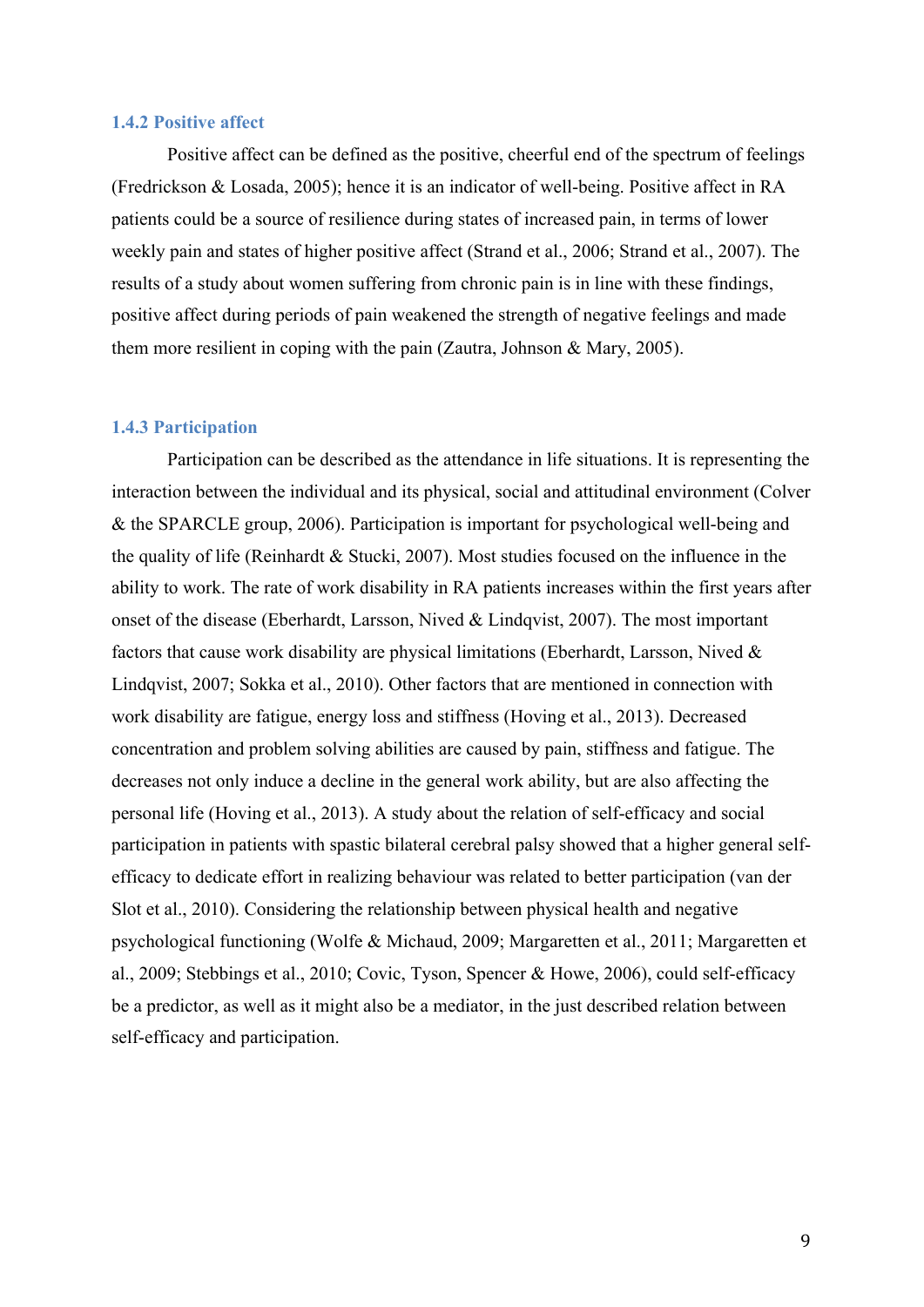#### **1.5 Research question**

The given study is about the relationships between self-efficacy, physical and psychological adaptation in patients with polyarthritis. Based on the literature functional limitations, pain and fatigue are chosen as measurements of physical health. Based on the study of Arends et al. (2013), purpose in life, positive affect and participation are chosen as aspects belonging to psychological adaptation. Self-efficacy will be the centre of the research. The subjects of the research questions are based on studies with anxiety or depression as indicators of psychological adaptation. The first question is 'Are pain and other symptoms self-efficacy related to purpose in life, positive affect and participation?'. A second question that is rising due to previous research is 'Are pain and other symptoms selfefficacy mediating the relationship between physical health (functional limitations, pain, fatigue) and psychological adaptation (purpose in life, positive affect and participation)?'

# **2. Methods**

#### **2.1 Participants**

A total of 639 patients received an invitation letter to participate in the study. Based on the inclusion criteria I) patient is diagnosed with polyarthritis and II) patient is receiving treatment for polyarthritis, 803 patients were randomly selected. The source was an electronic diagnosis registration system of an outpatient clinic for rheumatology. Two further inclusion criteria were added; III) patient is18 years or older and IV) patient is able to complete the questionnaire in Dutch. These criteria were examined for every single participant by rheumatologists. A number of 164 patients out of the 803 were screened out, because they did not meet the inclusion criteria. The result of the inclusion criteria is the above mentioned total of 639 patients who were invited to participate. A total of 331 questionnaires and informed consents (52%) were received. The demographic and clinical characteristics of the participants are shown in Table 1.

The study was approved by the internal review board of the Faculty of Behavioural Sciences at the University of Twente.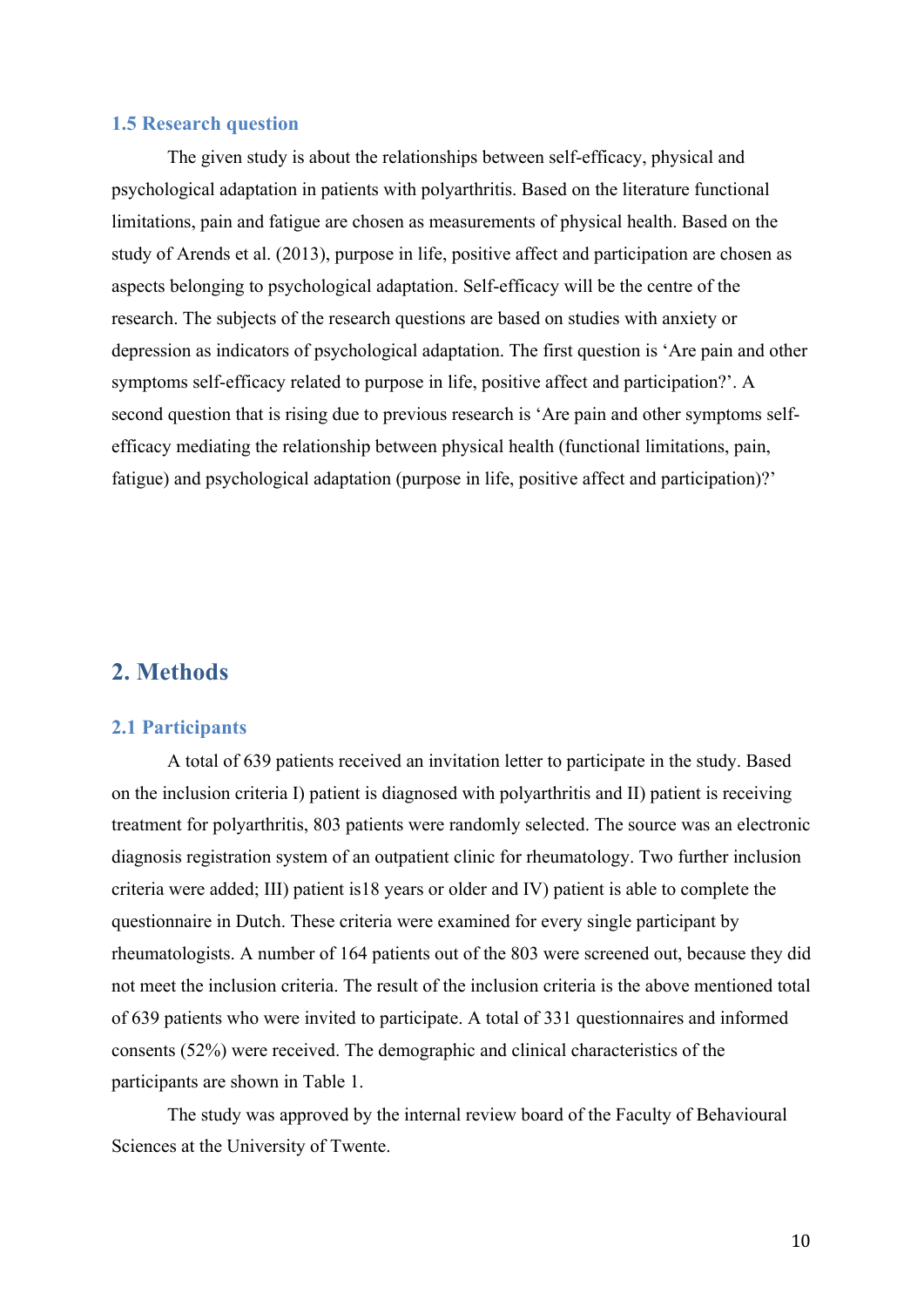*Demographic and disease characteristics of the participants*

| Demographic characteristics                |                           |  |
|--------------------------------------------|---------------------------|--|
| Sex, $n$ $(\%)$                            |                           |  |
| Male                                       | 129<br>(39)               |  |
| Female                                     | 202<br>(61)               |  |
| Age (years), mean (SD), range              | 61.6 (12.72) 24-91        |  |
| Marital status, $n$ (%)                    |                           |  |
| Not living with partner                    | 83<br>(25)                |  |
| Living with partner                        | 241<br>(72.8)             |  |
| Missing                                    | 7<br>(2.1)                |  |
| Educational level, $n$ $%$ )               |                           |  |
| No/lower                                   | 128<br>(38.6)             |  |
| Secondary                                  | 137<br>(41.3)             |  |
| Higher                                     | 72<br>(17.5)              |  |
| Missing                                    | 8<br>(2.4)                |  |
| Work status, $n$ $(\%)$                    |                           |  |
| No paid job                                | 229<br>(69.2)             |  |
| Full time and                              | 96<br>(29)                |  |
| Part-time employment                       |                           |  |
| Missing                                    | 6<br>(1.8)                |  |
| Disease characteristics                    |                           |  |
| Diagnosis, $n$ $(\%)$                      |                           |  |
| Rheumatoid arthritis                       | 181<br>(54.7)             |  |
| Crystal diseases                           | (10.6)<br>35              |  |
| Degenerative diseases                      | 61<br>(18.4)              |  |
| Chronic polyarthritis                      | (4.5)<br>15               |  |
| Connective tissue disease                  | (4.5)<br>15               |  |
| Spondyloarthritis                          | 74<br>(22.4)              |  |
| Other/non-classifiable                     | 40<br>(12.1)              |  |
| Disease duration (years), mean (SD), range | 14.67 (12.26)<br>$1 - 71$ |  |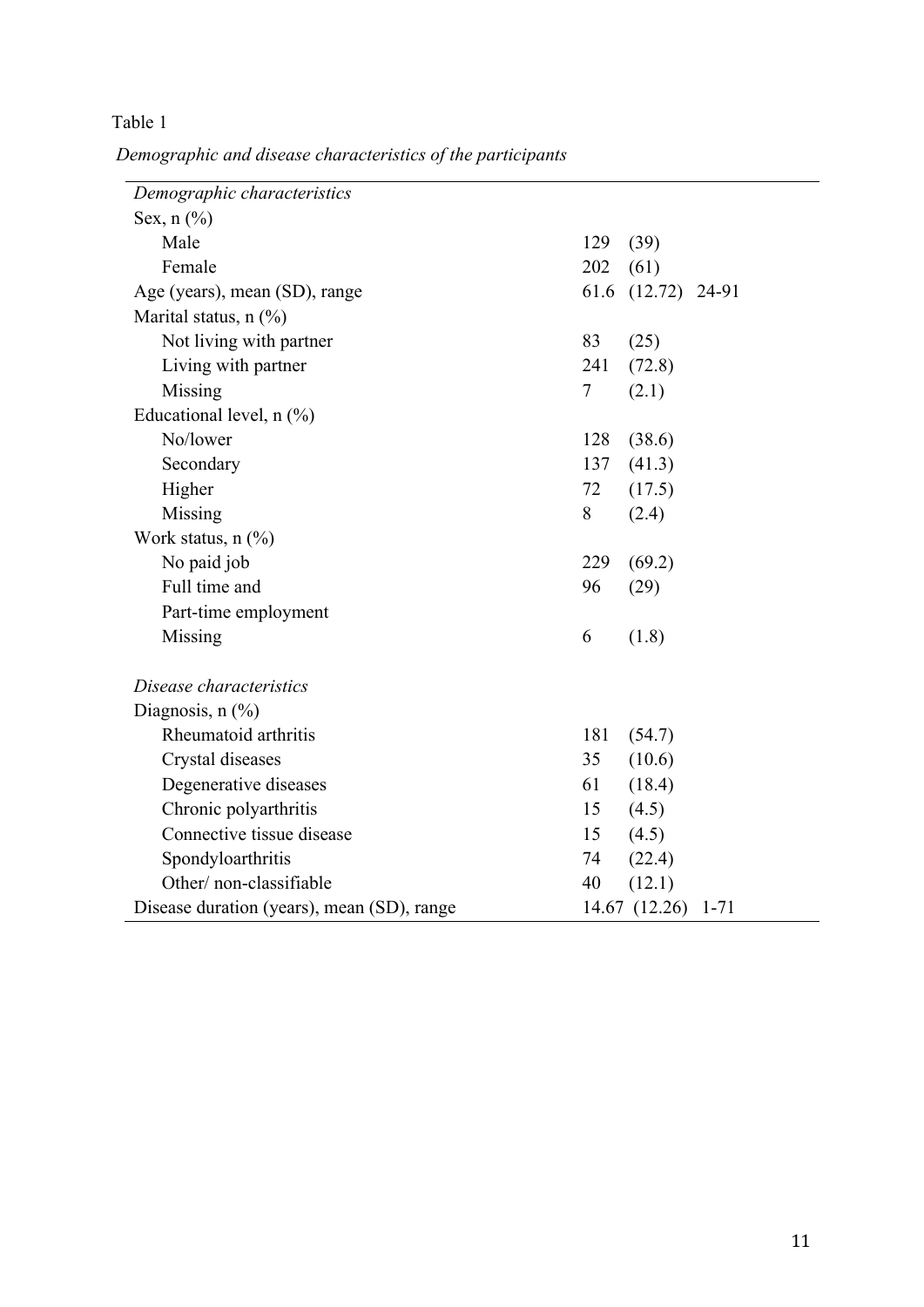# **2.3 Measures**

The questionnaire that was sent contained different parts. Not all of the parts are important for the current study. Only the important parts of the entire questionnaire are described in the next passages.

#### **2.3.1 Demographic and clinical data**

Questions about sex, age, marital status, education and employment were asked. Disease duration ('In which year did the complaints associated with your arthritis start?') and disease characteristics ('Which kind of rheumatism do you suffer from?' – 12 alternatives plus 'I don't know' and 'Other, namely:…') were also included.

#### **2.3.2 Self-efficacy**

Self-efficacy was measured with the Dutch translation of the Arthritis Self-Efficacy Scale (Taal et al., 1993). The original Arthritis Self-efficacy scale contains three scales, the Self-Efficacy Pain Scale, the Self-Efficacy Function Scale and the Self-Efficacy Other Symptoms Scale (Lorig et al., 1989). The Self-Efficacy Pain Scale and the Self-Efficacy Other Symptoms Scale are applied in the current study. The Self-Efficacy Pain Scale includes 5 items; an example is 'I am certain that I can keep arthritis pain from inferring with my sleep'. The cronbach's alpha for the Self-Efficacy Pain Scale in this population is .824 at baseline. The Self-Efficacy Other Symptoms Scale includes 6 items; an example is 'I am certain that I can control my fatigue'. The cronbach's alpha for the Self-Efficacy Other Symptoms Scale in this population is .818 at baseline. The response options of both scales range from 'Strongly disagree' (score 1) to 'Strongly agree' (score 5). The subscales are scored autonomously, by calculating the mean of the items. The scale range is 1 to 5, a higher score indicates higher self-efficacy. In the analysis only cases with answers on all items will be included.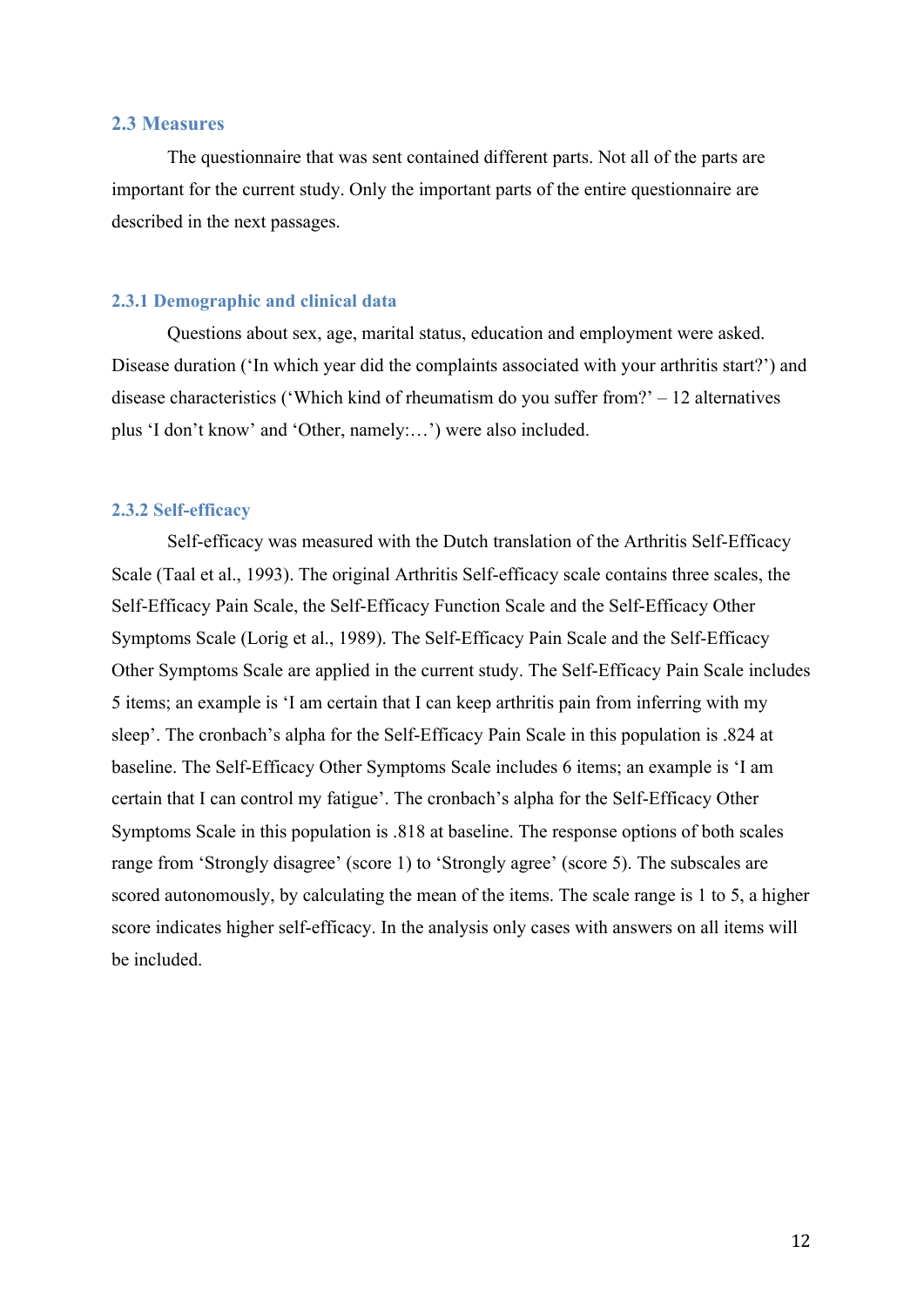#### **2.3.3 Psychological adaptation**

#### *2.3.3.1 Purpose in life*

The purpose in life was measured with the Purpose In Life Scale (PIL) (Verduin et al., 2008). The PIL version used in the current study contains 6 items, an example is 'My daily activities often seem trivial and unimportant to me'. The items can be answered by response options ranging from 'Strongly disagree' (score 1) to 'Strongly agree' (score 5). Item 2 and item 3 have to be recoded. The scores for the individual items have to be added, resulting in a scale range of 6 to 30. Only cases in which every item was answered were included. A higher score indicates a higher purpose in life. Cronbach's alpha for the PIL in this population is .816 at baseline.

#### *2.3.3.2 Positive affect*

Positive affect was measured with the Positive Scale of the Positive and Negative Affect Schedule (PANAS) (Watson, Clark & Tellegen, 1988). The Positive Scale contains 10 items, the participant has to rate how they felt during the last week. Examples of feelings are 'Attentive' and 'Interested'. The response options are 'Very slightly or not at all' (score 1) to 'Very much' (score 5). The scores of all items are added and the scale scores can range from 10 to 50. A higher score is representing a higher level of positive affect. Cronbach's alpha of the PANAS in this population is .919 at baseline. Only cases with 10 answers were included in the analysis.

#### *2.3.3.3 Participation*

Different subscales of the Impact on Participation and Autonomy (IPA) questionnaire were used to measure participation (Cardol et al., 2001). Participation was split into participation and work participation. This was done to get a clearer picture of both of the participation fields since most studies so far focused on work participation. Another reason to do this was the low employment rate of polyarthritis patients, as mentioned in Section 1 above. The subscales 'Family role', 'Autonomy outdoors' and 'Social relations' were used to measure the participation. The subscale 'Work and education' was used to measure work participation. The 3 subscales to measure participation contain a total of 19 items, the subscale to measure work participation contains 6 items. All subscales have the response options 'Very good' (score 0) to 'Very poor' (score 4). The IPA is scored by calculating the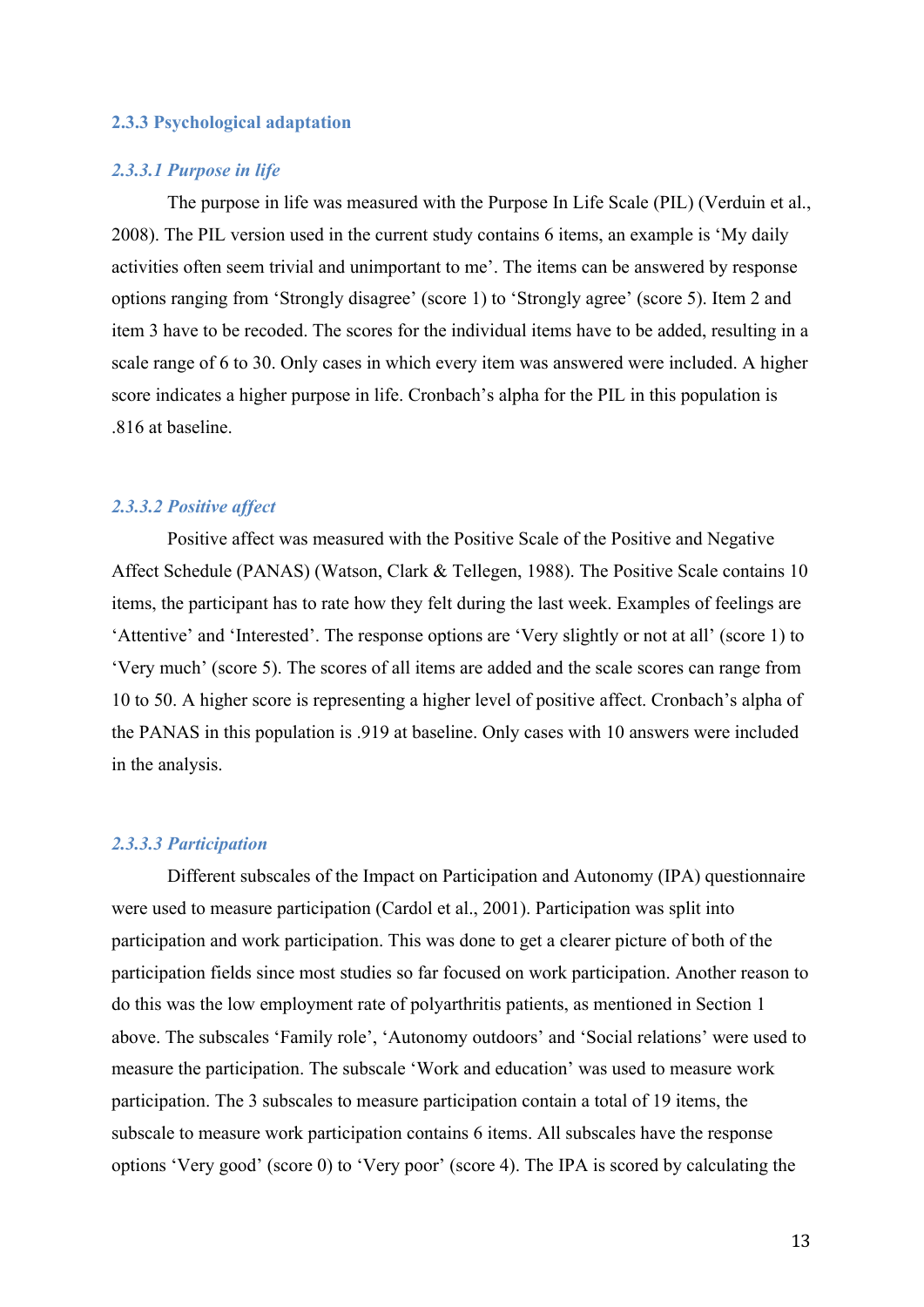mean of the item scores; hence the range of the scale is 0 to 4. No limitations in autonomy are indicated by a score of 0, whereas very weak autonomy is indicated by a score of 4. 75% of the items have to be answered to get a reliable score. The cronbach's alpha for the 'Family role' subscale in this population is .903 at baseline. The Cronbach's alpha for the 'Autonomy outdoors' subscale at baseline is .906. The 'Social relations' subscale in this population has a Cronbach's alpha of .857 at baseline. The three subscales together, as used in the current study, have a Cronbach's alpha of .939. The Cronbach's alpha for work participation, subscale 'Work and education', is .729.

## **2.3.4 Physical health**

# *2.3.4.1 Functional limitations*

The Disability Index of the Health Assessment Questionnaire (HAQ-DI) was used to measure functional limitations (Fries, Spitz, Kraines & Holman, 1980). The HAQ-DI contains 20 items, distributed over 8 categories (dressing and grooming, arising, eating, walking, hygiene, reach, grip and common daily activities). Four responses are possible 'without any difficulty' (0), 'with some difficulty' (1), 'with much difficulty' (2) and 'unable to do' (3). The rating is about the patients' abilities over the past week. An example of a questions is 'Are you able to dress yourself, including tying shoelaces and doing buttons?'. The score is calculated by summing up the scores of each category, the sum has to be divided by the number of answered categories. More than 5 categories have to be answered to calculate the score. The score of a category is the highest response to the items belonging to the given category. Accordingly the scores can range from 0 to 3. The Cronbach's alpha of the HAQ-DI was .963 in the current study.

# *2.3.4.2 Pain*

Pain was measured by using a one item rating scale. The scale ranged from 0 (no pain at all) until 10 (unbearable pain). The given answer is the score used in the analysis.

## *2.3.4.3 Fatigue*

The amount of fatigue was measured by using a 100mm visual analogue scale. The question was to set a mark of the mean amount of fatigue during the past seven days on the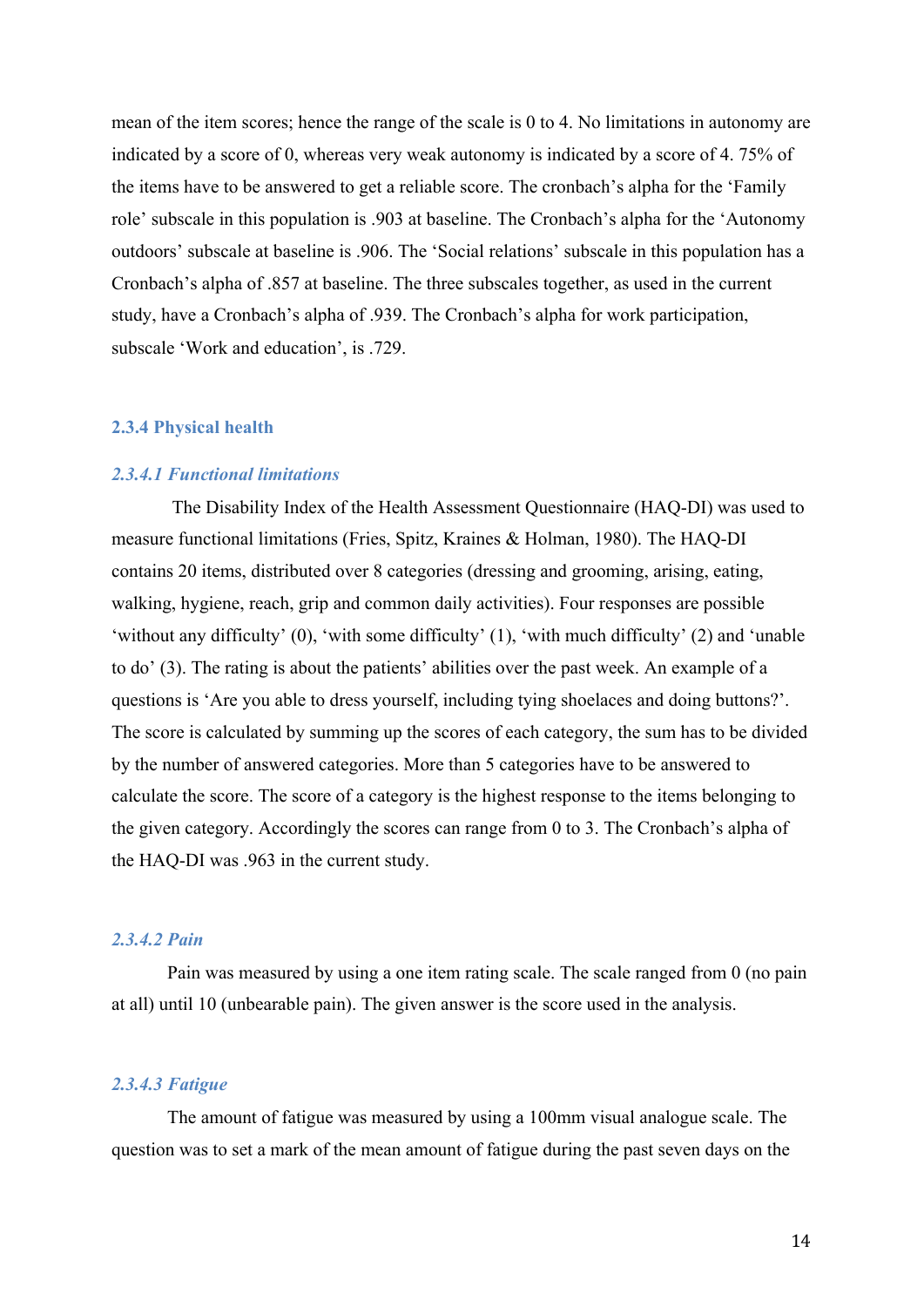100mm line. The left end, rated as 0, was 'no fatigue'. The right end, rated as 100, was 'completely exhausted'. Accordingly, the scores range from 0 to 100.

#### **2.4 Data analysis**

The data was analysed by using SPSS version 20. First of all the different scales were scored, as described in the previous sections (Section 2.3.2 – Section 2.3.4.3). To test the distribution of the data, a Kolmogorov-Smirnov test was completed. Afterwards the mean, standard deviation and Pearson correlation between all relevant constructs was calculated. To get a better understanding of the relation between self-efficacy and the indicators of psychological adaptation, regression analyses were done. Next to testing the relationship of self-efficacy and psychological adaptation, the relationship between physical health and psychological adaptation was included in the regression analyses. Assumptions of the regression analyses were tested by collinearity diagnostics, as multi collinearity can be a threat for the model estimates if more than one predictor is included. Multi collinearity analyses include the variance inflation factor (VIF) and the tolerance statistics are calculated. If one of the VIF values is greater than 10, or if the average VIF is greater than 1 the regression could be biased. Additionally, this could occur if the tolerance is greater than 0.2.

Self-efficacy and the indicators of psychological adaptation were analysed to get a better understanding of their relationship. The regression analyses were done separately for pain and other symptoms self-efficacy. Functional limitations, pain and fatigue were included in all regression analyses; work situation and education based on the significance of their correlation with the indicators of adaptation. The choice for constructs to be considered in the regression analyses was based on the significance level. The confidence intervals and standard errors in the regression analyses are bootstrapped; hence they do not rely on normality.

To get a better understanding if self-efficacy was mediating the relation between physical health and psychological health, mediation analyses were done.

In a case of mediation, including a mediator to the model, reductions are seen in the strength of the relationship between a predictor and an outcome. The model that is used for the mediation analyses is shown in figure 1.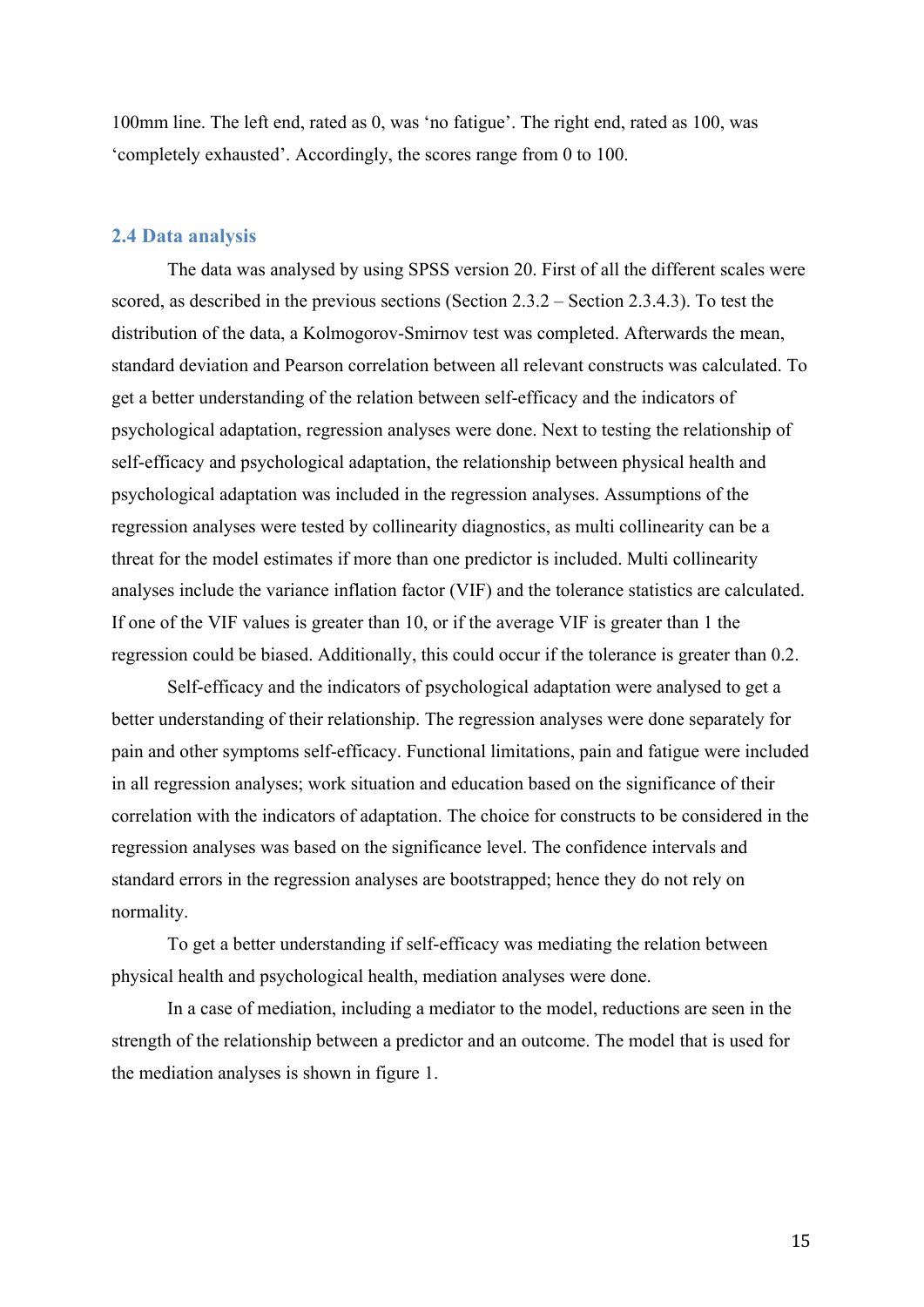

*Figure 1.* Model of a mediated relationship. This model is used as basis for the mediation analyses about the mediating effect of self-efficacy between the predictors and the outcomes.

The mediation analyses were done separately for pain self-efficacy and other symptoms self-efficacy. The decision on included variables in the different models was based on the correlation matrix (Table 2). All variables that correlated with the self-efficacy factors on a level of p<.01 were included. Furthermore variables that met two criteria were included. They had to be significant predictors in the regression analyses (in the model that contained self-efficacy) and the strength of the prediction had to be weaker in the model that included self-efficacy (the relationship was less strong) than in the model without self-efficacy. The significance values and the confidence intervals (indirect effect) were bootstrapped.

To measure the size of the indirect effect the kappa-square was used. The kappasquare describes the indirect effect as a ratio to the maximum possible indirect effect that could be found. It is therefore bound between 0 and 1.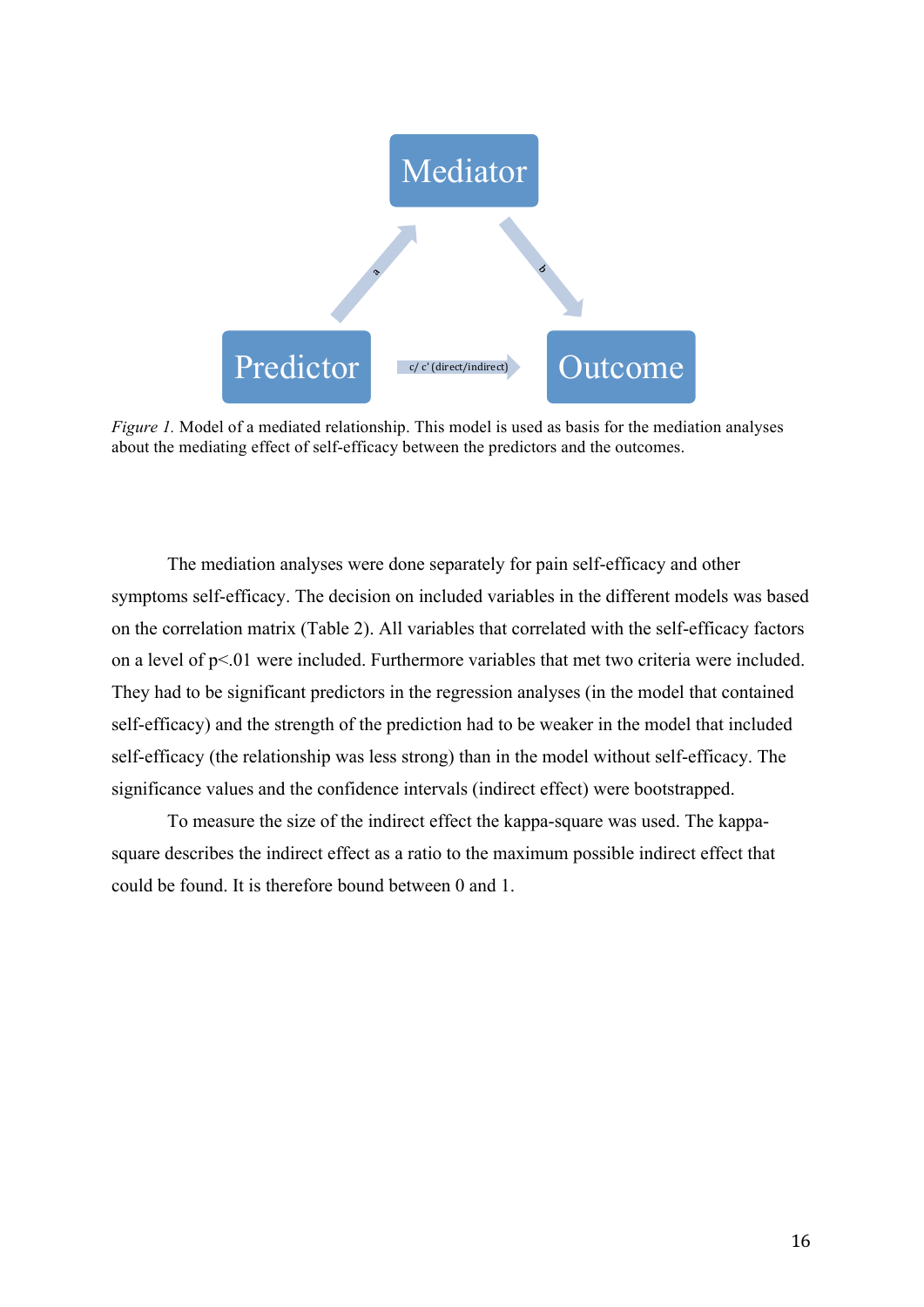# **3. Results**

Firstly, the normality of the scale score for self-efficacy (pain and other symptoms) and the physical and psychological constructs (functional limitations, pain, fatigue, purpose in life, positive affect, participation and work participation) was analysed. For this analysis the Kolmogorov-Smirnov test was used. The result was that all of the scale scores are nonnormal (pain self-efficacy: D(324)=0.100, p<.001; other symptoms self-efficacy: D(322)=0. 097, p<.001; functional limitations: D(315)=0.110, p<.001; pain: D(315)=0.114, p<.001; fatigue: D(315)=0.076, p<.001; positive affect: D(322)=0.116, p<.001; participation: D(330)=0.075, p<.001; work participation: D(128)=0.115, p<.001; functional limitations: D(325)=0.110,p<.001; pain: D(322)=0.117,p<.001; fatigue: D(322)=0.077, p<.001). This is not an issue due to the robustness of regression analyses. To avoid any possible threat to the results, bootstrapped confidence intervals and significance values will be used in further analyses. This is done because bootstrapped intervals and significance values do not rely on the assumption of normality.

To get a first impression of the data the means and standard deviations of all relevant constructs were calculated.

# **3.1 Correlations**

To get an idea about the possible relation between self-efficacy and the four indicators of positive adaptation a correlation study was completed. Next to the five above mentioned constructs, other important constructs, which might influence the relationship between selfefficacy and adaptation, were included. The results of the correlation analyses are shown in Table 2.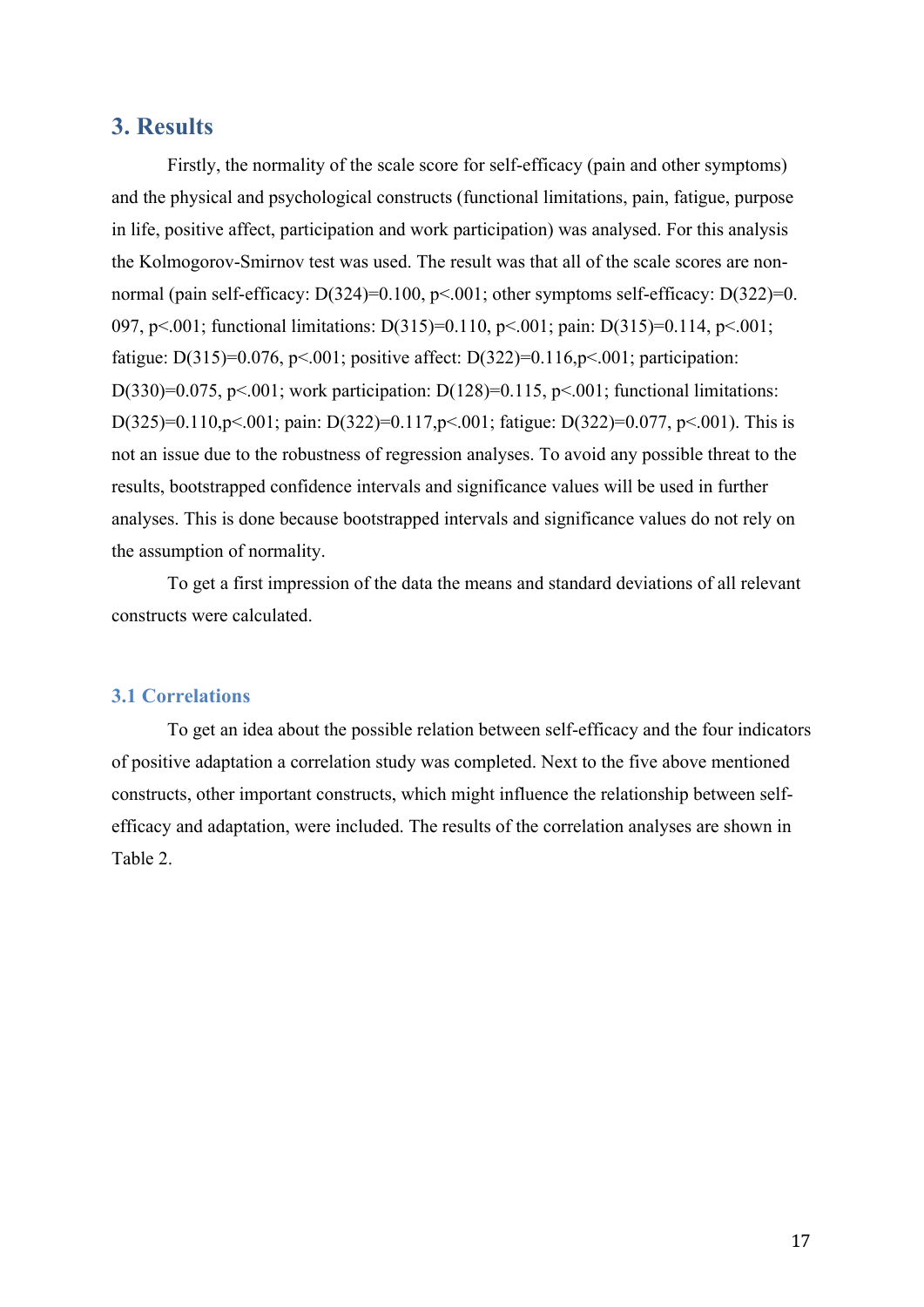| Variable                                                                                                            | $\geq$ | $\overline{S}$ |                | $\overline{\mathcal{L}}$ | $\epsilon$      | 4       | $\dot{\mathbf{c}}$ | Ġ.                               | 7.        | $\infty$  | $\mathcal{Q}$ | $\overline{10}$ . |          | $\overline{5}$ | $\mathbf{13}$ | $\overline{4}$ | 15 |
|---------------------------------------------------------------------------------------------------------------------|--------|----------------|----------------|--------------------------|-----------------|---------|--------------------|----------------------------------|-----------|-----------|---------------|-------------------|----------|----------------|---------------|----------------|----|
| $1.$ Sex $^{a}$                                                                                                     |        |                | ı              |                          |                 |         |                    |                                  |           |           |               |                   |          |                |               |                |    |
| $2. \text{Age}$                                                                                                     |        |                | $-0.2$         | ı                        |                 |         |                    |                                  |           |           |               |                   |          |                |               |                |    |
| 3. Living situation <sup>b</sup>                                                                                    |        |                | $-22**$        | $-17**$                  | ı               |         |                    |                                  |           |           |               |                   |          |                |               |                |    |
| 4. Education <sup>c</sup>                                                                                           |        |                | $-0.5$         | $-.33**$                 | 65              | ı       |                    |                                  |           |           |               |                   |          |                |               |                |    |
| 5. Work situation <sup>d</sup>                                                                                      |        |                | $-19**$        | $-.52**$                 | $\overline{10}$ | $.31**$ | ľ                  |                                  |           |           |               |                   |          |                |               |                |    |
| 6. Disease duration                                                                                                 | 14.67  | 12.26          | $\overline{0}$ | $.19**$                  | $-0.2$          | $-0.2$  | $-15**$            | I                                |           |           |               |                   |          |                |               |                |    |
| 7. HAQ-DI                                                                                                           | 0.98   | 0.76           | $31**$         | $.24**$                  | $-17**$         | $-26**$ | $-33**$            | $.28**$                          | ľ         |           |               |                   |          |                |               |                |    |
| 8. Pain                                                                                                             | 4.12   | 2.47           | $.20**$        | 0 <sub>5</sub>           | $\overline{a}$  | $-22**$ | $-21**$            |                                  | $.63**$   |           |               |                   |          |                |               |                |    |
| 9. Fatigue                                                                                                          | 42.17  | 26.28          | $.15***$       | $-0.9$                   | $-0.06$         | $-0.5$  | $80 -$             |                                  | $56**$    | $.66**$   |               |                   |          |                |               |                |    |
| 10. Self-efficacy pain                                                                                              | 3.21   | 0.78           | $-12*$         | $\overline{c}$           | $\overline{10}$ | $12*$   |                    |                                  | $-.52**$  | $-54**$   | $-49**$       |                   |          |                |               |                |    |
| 11. Self-efficacy other                                                                                             | 3.49   | 0.65           | $-14*$         | $\widetilde{90}$         | $\overline{10}$ | 06      | $.15**$<br>06      | $13*$<br>$11*$<br>$-07$<br>$-03$ | $-44**$   | $-48$ **  | $-.53**$      | $77**$            |          |                |               |                |    |
| 12. Purpose in life                                                                                                 | 21.83  | 3.82           | $-0.7$         | $-10$                    | $\overline{0}$  | $15*$   | $.24**$            |                                  | $-0.29**$ | $-19**$   | $-29**$       | $33**$            | $52**$   |                |               |                |    |
| 13. Positive affect                                                                                                 | 34.21  | 7.03           | $-0.8$         | $-0$ .                   | 65              | $13*$   | $19**$             | $-0.0$                           | $-32**$   | $-0.24**$ | $-37**$       | $38**$            | $50**$   | $.62**$        | I             |                |    |
| 14. Participation                                                                                                   | 1.34   | 0.66           | 07             | $\stackrel{*}{=}$        | $-10$           | $-18**$ | $-30**$            | 07                               | $*899$ .  | $*804.$   | 55**          | $-53**$           | $-.57**$ | $-.52**$       | $-54**$       |                |    |
| 15. Work participation                                                                                              | 1.44   | 0.84           | $-0.1$         | 07                       | $\mathcal{L}$   | $90 -$  | $-18*$             | $-0.5$                           | $.53**$   | $*804.$   | $51**$        | $-.53**$          | $-54**$  | $-48$ **       | $-.57**$      | 75**           | ı  |
| Note. $N=317-331$ for all variables, except work participation. $(n)=12$<br>$1 = male$ , $2 = female$ .<br>$\alpha$ |        |                |                |                          |                 |         | 6-128.             |                                  |           |           |               |                   |          |                |               |                |    |
| $0 =$ not living with partner, $1 =$ living with partner.<br>م                                                      |        |                |                |                          |                 |         |                    |                                  |           |           |               |                   |          |                |               |                |    |
| $1 = no/$ lower education, $2 =$ secondary education, $3 =$ higher education<br>$\circ$                             |        |                |                |                          |                 |         |                    |                                  |           |           |               |                   |          |                |               |                |    |

Pearson correlation between the relevant constructs *Pearson correlation between the relevant constructs*

Table 2

<sup>6</sup>  $1 = n\omega$  lower education,  $2 =$  secondary education,  $3 =$  higher education.<br><sup>d</sup>  $0 = n\text{o}$  paid job,  $1 = \text{full-time}$  and part-time employment.<br>\* Correlation is significant at the .05 level (2-tailed).<br>\*\* Correlation is signif  $0=$  no paid job,  $1=$  full-time and part-time employment.

\* Correlation is significant at the .05 level (2-tailed).

\*\* Correlation is significant at the .01 level (2-tailed).

18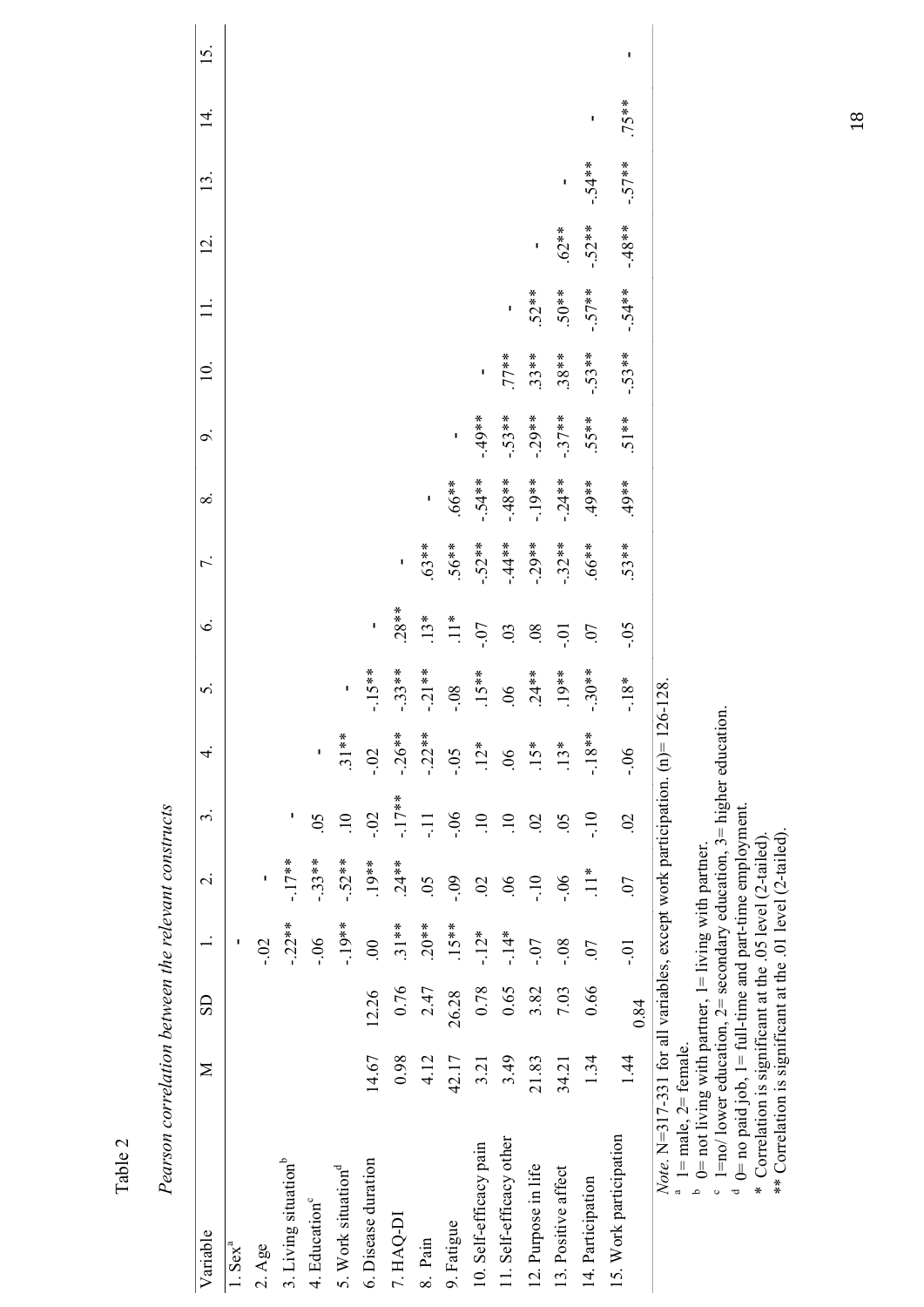By taking a closer look at Table 2, some first conclusions could be drawn. Selfefficacy (pain and other symptoms) correlated with all four of the indicators of psychological functioning (purpose in life, positive affect, participation and work participation). All of these correlations were significant at a two-tailed level of p<.01. The correlations between pain self-efficacy and purpose in life, positive affect, participation and work participation were slightly lower than the correlations between other symptoms self-efficacy and the four constructs. The correlations with purpose in life and positive affect were positive, whereas the correlations with participation and work participation were negative. All of the four indicators of psychological adaptation were also correlated with functional limitations, pain and fatigue (for all of the correlations  $p<0$ 1). The correlations between purpose in life and the three previous mentioned constructs were negative, as well as the correlations between positive affect and the three previous mentioned constructs. Functional limitation, pain and fatigue were positively related to participation and work participation. Purpose in life and were positively correlated to the work situation, participation was negatively correlated to the work situation (both on a two-tailed level of  $p<0$ ). Education was negatively correlated to participation ( $p<01$ ).

All of the mentioned results are considered in further analyses. Self-efficacy and the indicators of psychological adaptation will be analysed to get a better understanding of their relationship. Functional limitations, pain and fatigue are included in all further analyses, work situation and education based on the significance of their correlation with the indicators of adaptation. To be sure to include all possible confounders the strength of the correlation is neglected and the choice for constructs to be considered in the regression analyses is based on the significance level.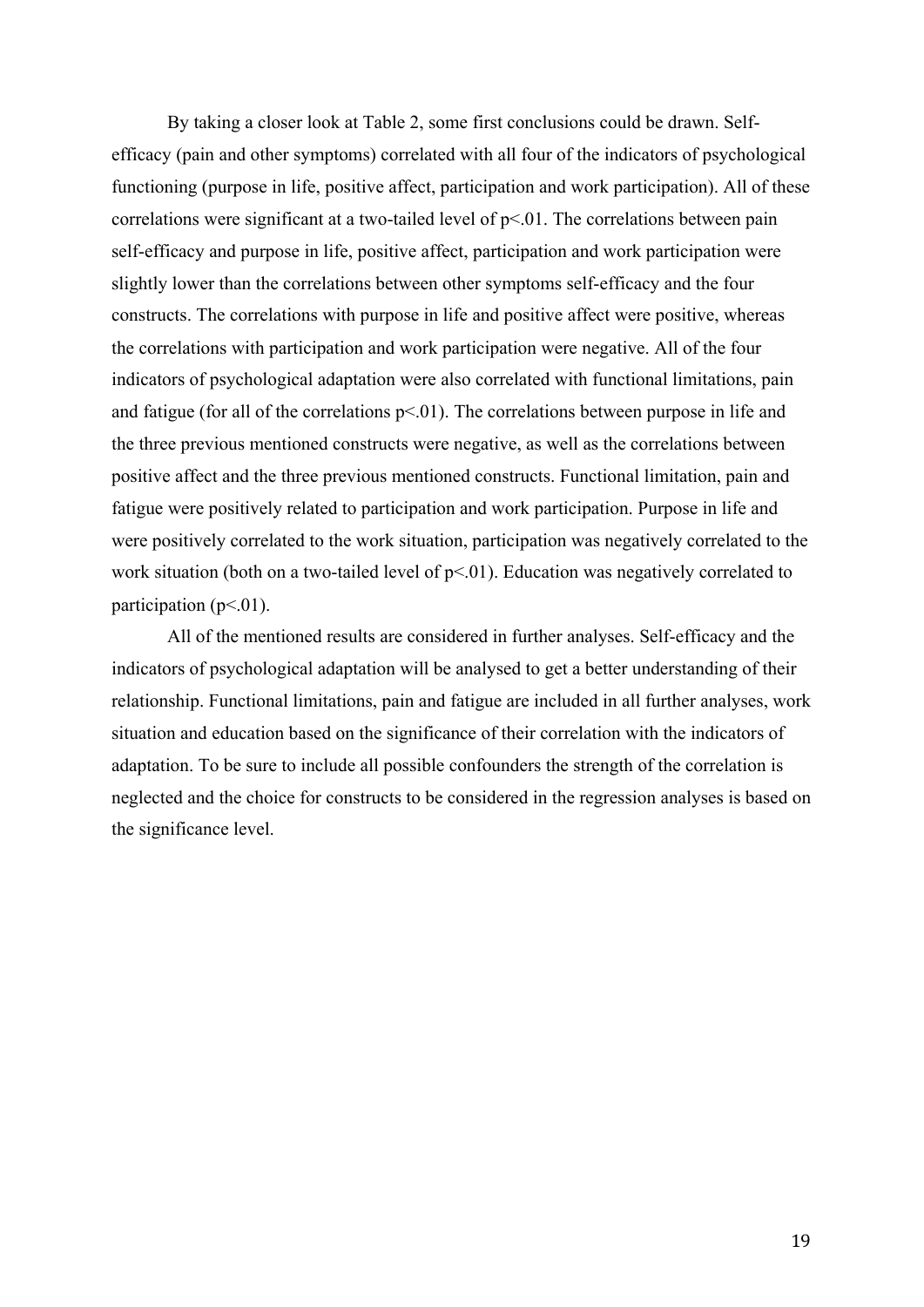# **3.2 Regression and mediation analyses**

#### **3.2.1 Purpose in life**

As shown in Table 3, two of the three criterions of multi collinearity are not met. This is the reason that the regression analysis was done. The constructs functional limitations, pain, fatigue and work situation explained 15% of the variance in purpose in life. Functional limitations and pain were no significant predictors. In this model fatigue was found to be the strongest predictor of purpose in life. By adding pain self-efficacy another 4% of the variance in purpose in life was explained. In this model pain self-efficacy was the strongest predictor of purpose in life. Fatigue, work situation and pain self-efficacy were meaningful in predicting purpose in life in the second model.

#### Table 3

| Linear model of predictors of purpose in life (pain self-efficacy as added predictor) |  |  |  |
|---------------------------------------------------------------------------------------|--|--|--|
|---------------------------------------------------------------------------------------|--|--|--|

|              |          |                  |      |         |               | Collinearity |            |
|--------------|----------|------------------|------|---------|---------------|--------------|------------|
|              | Model    | B (CI)           | SE B | $\beta$ | $P(2-tailed)$ | Tolerance    | <b>VIF</b> |
| $\mathbf{1}$ | Constant | 23.15            | 0.45 |         | $p = 0.01$    |              |            |
|              |          | (22.27, 24.08)   |      |         |               |              |            |
|              | HAQ-DI   | $-0.68$          | 0.42 | $-.13$  | $p = 103$     | .52          | 1.94       |
|              |          | $(-1.49, 0.08)$  |      |         |               |              |            |
|              | Pain     | 0.15             | 0.15 | .09     | $p = 334$     | .47          | 2.14       |
|              |          | $(-0.14, 0.46)$  |      |         |               |              |            |
|              | Fatigue  | $-0.04$          | 0.01 | $-.28$  | $p=.003$      | .50          | 2.00       |
|              |          | $(-0.07, -0.01)$ |      |         |               |              |            |
|              | Work     | 1.55             | 0.45 | .19     | $p = 0.001$   | .87          | 1.15       |
|              |          | (0.70, 2.41)     |      |         |               |              |            |
| 2            | Constant | 18.39            | 1.33 |         | $p=.001$      |              |            |
|              |          | (15.75, 20.98)   |      |         |               |              |            |
|              | HAQ-DI   | $-0.37$          | 0.42 | $-.07$  | $p = 386$     | .49          | 2.04       |
|              |          | $(-1.22, 0.42)$  |      |         |               |              |            |
|              | Pain     | 0.25             | 0.15 | .16     | $p = 110$     | .44          | 2.25       |
|              |          | $(-0.05, 0.54)$  |      |         |               |              |            |
|              | Fatigue  | $-0.03$          | 0.01 | $-.23$  | $p = 015$     | .48          | 2.07       |
|              |          | $(-0.06, -0.01)$ |      |         |               |              |            |
|              | Work     | 1.55             | 0.43 | .19     | $p=.001$      | .87          | 1.15       |
|              |          | (0.71, 2.42)     |      |         |               |              |            |
|              | SEpain   | 0.24             | 0.07 | .24     | $p=.001$      | .63          | 1.60       |
|              |          | (0.12, 0.36)     |      |         |               |              |            |

*Note*. Confidence intervals and standard errors based on 1000 bootstrap sample. The confidence intervals are 95% bias corrected and accelerated, reported in parentheses Sample size: N=299

 $R^2 = 15$  for Model 1;  $R^2 = 19$  for Model2;  $\Delta R^2 = 0.04$  for Model 2 (p<.001)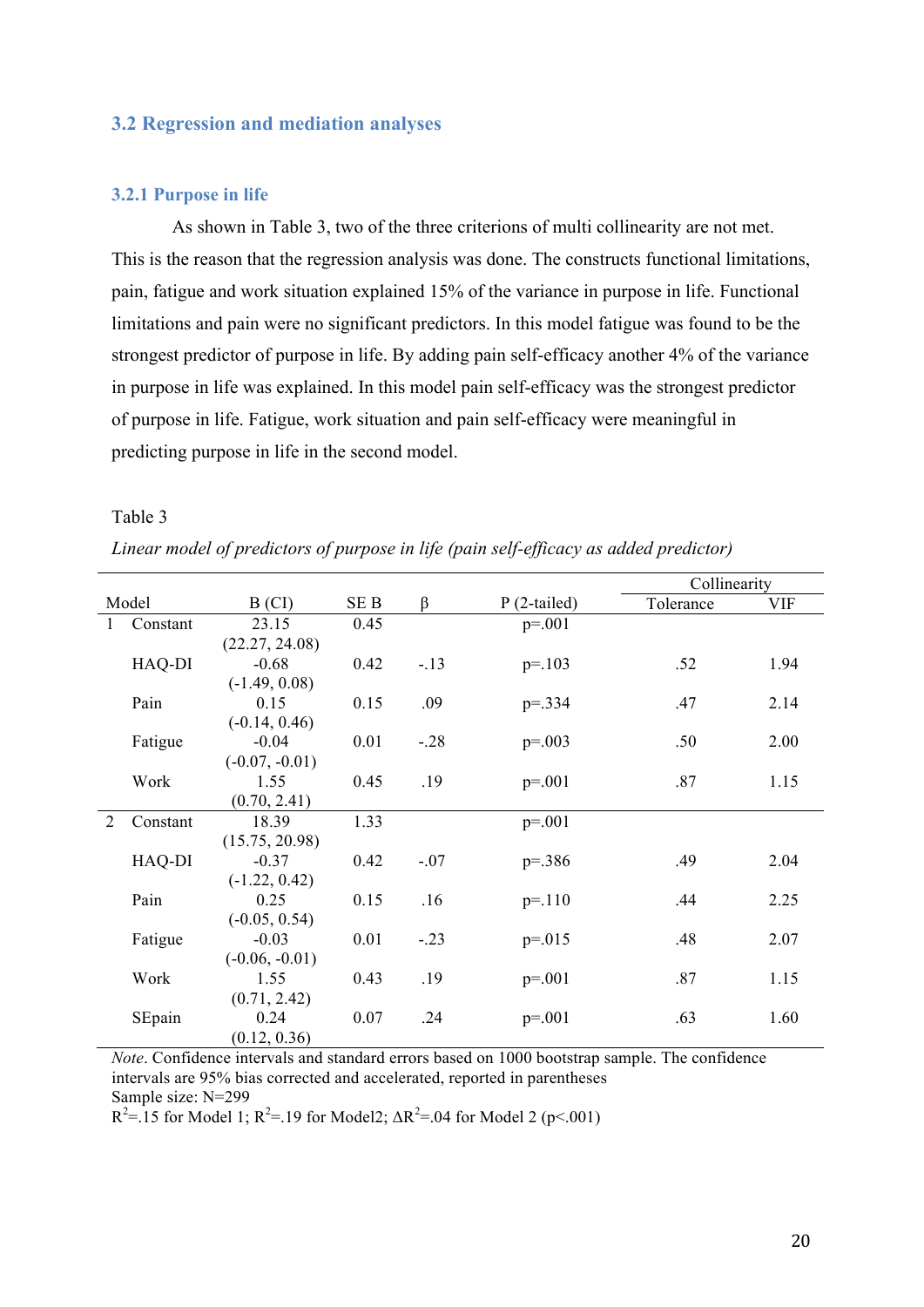An effect of pain self-efficacy on the relation between fatigue and purpose in life was found ( $b=-0.02$ ; 95% BCA CI [ $-0.03$ ,  $-0.01$ ]). Fatigue had an indirect effect of 11%, out of possible 100%, via pain self-efficacy on purpose in life  $(K^2=11; 95\%$  BCA CI [.057, .183]).

The same analysis was done for other symptoms self-efficacy. Again there were no problems with the tolerance and no VIF was greater than 10. The average VIF is greater than one, but this was not enough reason to not do a regression analysis. The collinearity diagnostics and the results of the regression analysis can be found in Table 4.

## Table 4

*Linear model of predictors of purpose in life (other symptoms self-efficacy as added predictor)*

|                |                         |                  |               |        |                                            | Collinearity                   |      |
|----------------|-------------------------|------------------|---------------|--------|--------------------------------------------|--------------------------------|------|
|                | Model                   | B (CI)           | SE B          | β      | $P(2-tailed)$                              | Tolerance                      | VIF  |
| $\mathbf{1}$   | Constant                | 23.27            | 0.45          |        | $p=.001$                                   |                                |      |
|                |                         | (22.12, 24.12)   |               |        |                                            |                                |      |
|                | HAQ-DI                  | $-0.62$          | 0.40          | $-12$  | $p = 117$                                  | .52                            | 1.94 |
|                |                         | $(-1.42, 0.18)$  |               |        |                                            |                                |      |
|                | Pain                    | 0.11             | 0.15          | .07    | $p = 511$                                  | .47                            | 2.13 |
|                |                         | $(-0.19, 0.41)$  |               |        |                                            |                                |      |
|                | Fatigue                 | $-0.04$          | 0.01          | $-.29$ | $p = 0.002$                                | .50                            | 1.98 |
|                |                         | $(-0.07, -0.02)$ |               |        |                                            |                                |      |
|                | Work                    | 1.58             | 0.49          | .19    | $p=.003$                                   | .87                            | 1.15 |
|                |                         | (0.60, 2.55)     |               |        |                                            |                                |      |
| $\overline{2}$ | Constant                | 10.47            | 1.68          |        | $p = 0.01$                                 |                                |      |
|                |                         | (7.29, 13.94)    |               |        |                                            |                                |      |
|                | HAQ-DI                  | $-0.22$          | 0.37          | $-.04$ | $p = 561$                                  | .51                            | 1.97 |
|                |                         | $(-0.98, 0.46)$  |               |        |                                            |                                |      |
|                | Pain                    | 0.25             | 0.14          | .16    | $p=.069$                                   | .46                            | 2.18 |
|                |                         | $(-0.01, 0.53)$  |               |        |                                            |                                |      |
|                | Fatigue                 | $-0.02$          | 0.01          | $-.11$ | $p = 161$                                  | .47                            | 2.15 |
|                |                         | $(-0.04, 0.01)$  |               |        |                                            |                                |      |
|                | Work                    | 1.73             | 0.44          | .21    | $p=.001$                                   | .87                            | 1.15 |
|                |                         | (0.89, 2.68)     |               |        |                                            |                                |      |
|                | SEothers                | 0.51             | 0.07          | .52    | $p=.001$                                   | .67                            | 1.49 |
| $\sim$ $\sim$  | $\sim$ $\sim$<br>$\sim$ | (0.38, 0.64)     | $\sim$ $\sim$ | $\sim$ | $\blacksquare$<br>$\lambda$ 0.00 $\lambda$ | $\sim$ $\sim$<br>$\sim$ $\sim$ |      |

*Note.* Confidence intervals and standard errors based on 1000 bootstrap sample. The confidence intervals are 95% bias corrected and accelerated, reported in parentheses Sample size: N=295

 $R^2 = 16$  for Model 1;  $R^2 = 34$  for Model 2  $\Delta R^2 = 18$  for Model 2 (p<.001)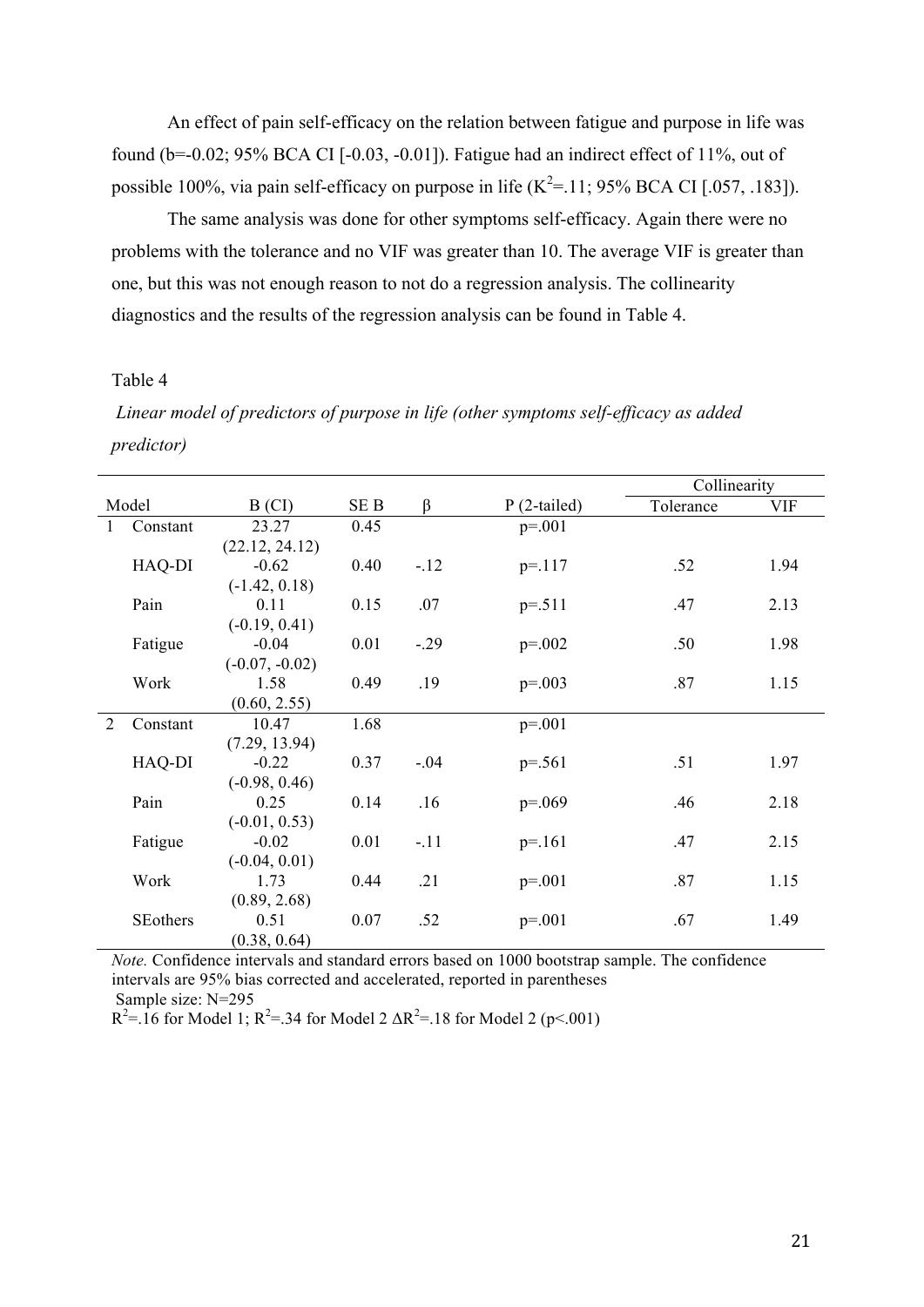Other symptoms self-efficacy added 18% to the explanation of the variance in the first model. Additional was other symptoms self-efficacy the greatest predictor in the second model. In this model work situation and other symptoms self-efficacy were meaningful in predicting purpose in life.

Due to the fact that the two criterions for a mediation analyses were not met, no mediation analysis was done.

#### **3.2.2 Positive affect**

The first analysis looked at the value that pain self-efficacy could add to the explanation of variance. The collinearity diagnostic shows no results that would raise large concerns regarding a regression analysis (see Table 5).

Significant predictors for the variance in positive affect were fatigue and work. Together with functional limitations and pain they explained a variance of 19%, with fatigue as greatest predictor. By adding pain self-efficacy to the model another 4% of the variance was explained. As in the first model, fatigue was the strongest predictor; pain, fatigue, work situation and pain self-efficacy were significant predictors for positive affect (see Table 5).

The relationship between fatigue and positive affect was mediated by pain selfefficacy  $(b=0.03; 95\%$  BCA CI  $[-0.05, -0.02]$ . The indirect effect of fatigue on positive affect was 12% of the maximum possible value ( $K^2 = 12$ ; 95% BCA CI [.064, .186]).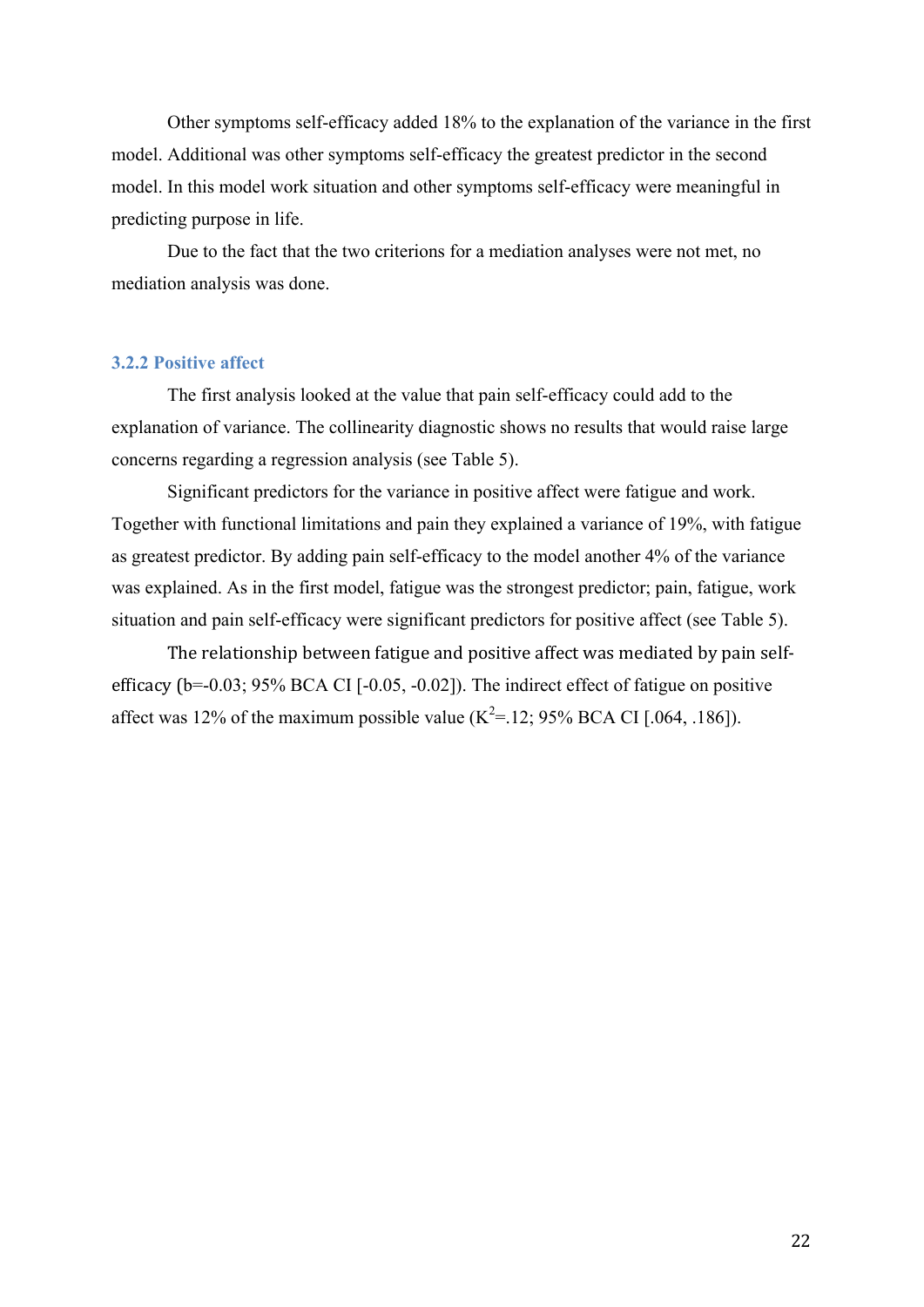|              |          |                  |      |        |               | Collinearity |            |
|--------------|----------|------------------|------|--------|---------------|--------------|------------|
|              | Model    | B (CI)           | SE B | β      | $P(2-tailed)$ | Tolerance    | <b>VIF</b> |
| $\mathbf{1}$ | Constant | 37.69            | 0.89 |        | $p=.001$      |              |            |
|              |          | (35.92, 39.48)   |      |        |               |              |            |
|              | HAQ-DI   | $-1.50$          | 0.80 | $-16$  | $p=.058$      | .51          | 1.97       |
|              |          | $(-3.14, -0.05)$ |      |        |               |              |            |
|              | Pain     | 0.29             | 0.23 | .10    | $p = 195$     | .46          | 2.17       |
|              |          | $(-0.18, 0.73)$  |      |        |               |              |            |
|              | Fatigue  | $-0.09$          | 0.02 | $-.34$ | $p=.001$      | .50          | 1.99       |
|              |          | $(-0.14, -0.05)$ |      |        |               |              |            |
|              | Work     | 2.02             | 0.79 | .13    | $p=.013$      | .87          | 1.15       |
|              |          | (0.48, 3.59)     |      |        |               |              |            |
| 2            | Constant | 28.75            | 2.48 |        | $p=.001$      |              |            |
|              |          | (23.86, 33.63)   |      |        |               |              |            |
|              | HAQ-DI   | $-0.97$          | 0.82 | $-.10$ | $p = 242$     | .49          | 2.05       |
|              |          | $(-2.75, 0.52)$  |      |        |               |              |            |
|              | Pain     | 0.47             | 0.23 | .16    | $p=.043$      | .44          | 2.27       |
|              |          | (0.00, 0.92)     |      |        |               |              |            |
|              | Fatigue  | $-0.08$          | 0.02 | $-.29$ | $p=.002$      | .49          | 2.05       |
|              |          | $(-0.12, -0.04)$ |      |        |               |              |            |
|              | Work     | 2.03             | 0.75 | .13    | $p=.005$      | .87          | 1.15       |
|              |          | (0.56, 3.47)     |      |        |               |              |            |
|              | SEpain   | 0.45             | 0.12 | .25    | $p=.001$      | .64          | 1.56       |
|              |          | (0.21, 0.67)     |      |        |               |              |            |

*Linear model of predictors of positive affect (pain self-efficacy as added predictor)*

*Note.* Confidence intervals and standard errors based on 1000 bootstrap sample. The confidence intervals are 95% bias corrected and accelerated, reported in parentheses Sample size: N=298

 $R^2 = .19$  for Model 1;  $R^2 = .22$  for Model 2;  $\Delta R^2 = .04$  for Model 2 (p<.001)

The VIF and tolerance was also calculated for the regression analysis with other symptoms self-efficacy as predictor in the second model. No reason against the regression analysis was found (see Table 6).

By adding other symptoms self-efficacy to the first model, another 11% of the variance in positive affect was explained. In this model other symptoms self-efficacy was the greatest predictor. Fatigue, work situation and other symptoms self-efficacy were significant predictors (see Table 6).

The relation between fatigue and positive affect was mediated by other symptoms self-efficacy (b=-0.06; 95% BCA CI [-0.08, -0.04]), with an effect size of 19% ( $K^2$ =.19; 95% BCA CI [.129, .255]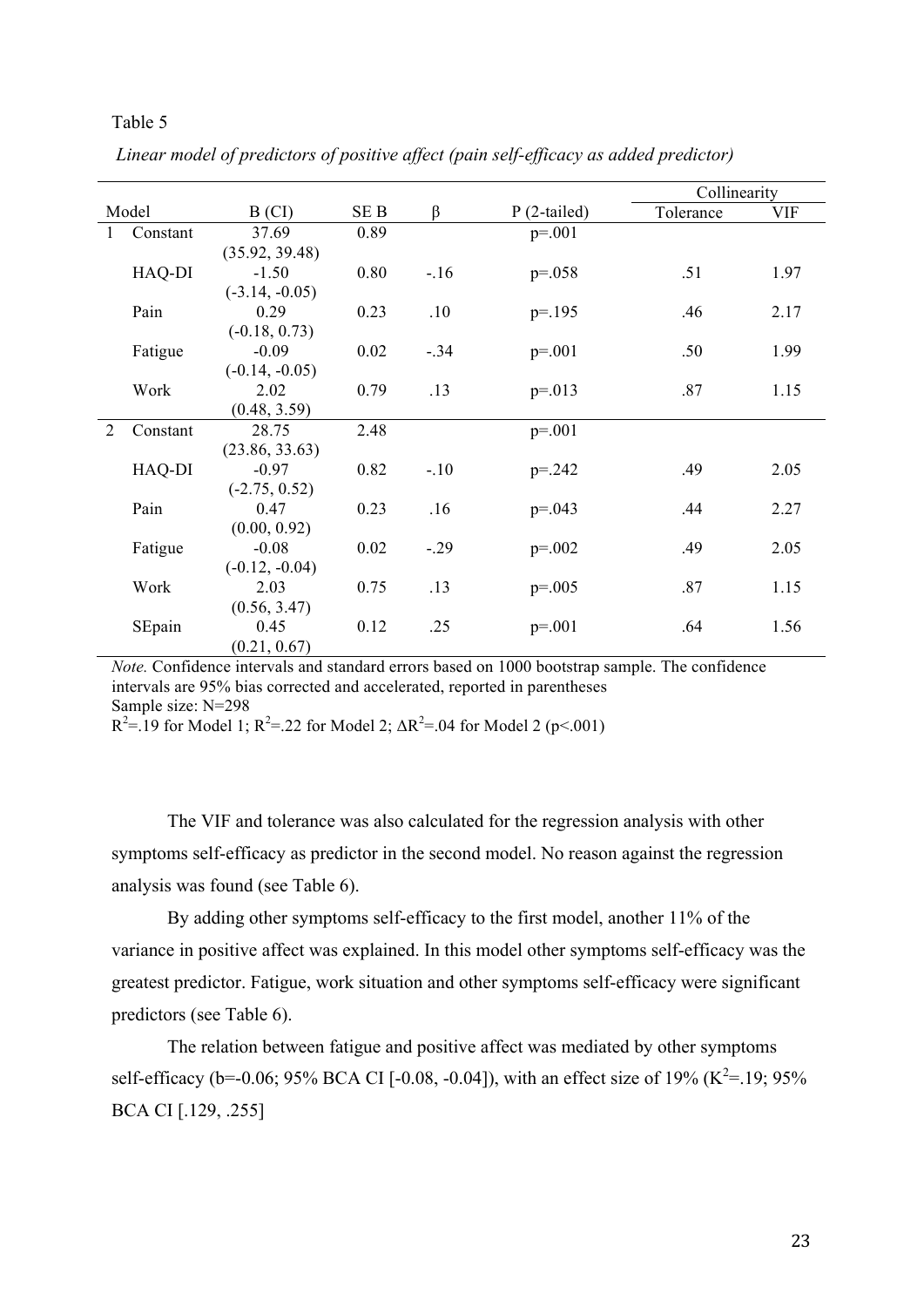|                |          |                  |      |        |               | Collinearity |      |
|----------------|----------|------------------|------|--------|---------------|--------------|------|
|                | Model    | B (CI)           | SE B | β      | $P(2-tailed)$ | Tolerance    | VIF  |
|                | Constant | 38.03            | 0.87 |        | $p=.001$      |              |      |
|                |          | (36.28, 39.77)   |      |        |               |              |      |
|                | HAQ-DI   | $-1.13$          | 0.71 | $-.12$ | $p = 114$     | .51          | 1.97 |
|                |          | $(-2.49, 0.31)$  |      |        |               |              |      |
|                | Pain     | 0.19             | 0.22 | .07    | $p = 0.373$   | .46          | 2.16 |
|                |          | $(-0.27, 0.61)$  |      |        |               |              |      |
|                | Fatigue  | $-0.10$          | 0.02 | $-.37$ | $p=.001$      | .51          | 1.97 |
|                |          | $(-0.14, -0.06)$ |      |        |               |              |      |
|                | Work     | 2.07             | 0.81 | .14    | $p = 017$     | .87          | 1.15 |
|                |          | (0.45, 3.67)     |      |        |               |              |      |
| $\overline{2}$ | Constant | 20.14            | 3.01 |        | $p = 001$     |              |      |
|                |          | (14.52, 26.16)   |      |        |               |              |      |
|                | HAQ-DI   | $-0.59$          | 0.63 | $-.06$ | $p = 341$     | .50          | 2.00 |
|                |          | $(-1.84, 0.70)$  |      |        |               |              |      |
|                | Pain     | 0.39             | 0.20 | .14    | $p=.067$      | .45          | 2.14 |
|                |          | $(-0.04, 0.78)$  |      |        |               |              |      |
|                | Fatigue  | $-0.06$          | 0.02 | $-.24$ | $p=.001$      | .47          | 2.15 |
|                |          | $(-0.10, -0.03)$ |      |        |               |              |      |
|                | Work     | 2.29             | 0.75 | .15    | $p=.006$      | .87          | 1.15 |
|                |          | (0.89, 3.76)     |      |        |               |              |      |
|                | SEothers | 0.72             | 0.12 | .40    | $p=.001$      | .68          | 1.48 |
|                |          | (0.49, 0.94)     |      |        |               |              |      |

*Linear model of predictors of positive affect (other symptoms self-efficacy as added predictor)*

*Note.* Confidence intervals and standard errors based on 1000 bootstrap sample. The confidence intervals are 95% bias corrected and accelerated, reported in parentheses Sample size: N=293

 $R^2 = .20$  for Model 1;  $R^2 = .31$  for Model 2;  $\Delta R^2 = .11$  for Model 2 (p<.001)

#### **3.2.3 Participation**

In the regression analysis related to pain self-efficacy the collinearity diagnostics did not give raise to be worried about multi collinearity (see Table 7).

The meaningful predictors of participation are functional limitations, fatigue and work situation, of which functional limitations was the greatest predictor. The explained variance in participation in model 1 was 50%. Added explained variance through adding pain selfefficacy was 3%. In this second model functional limitations remained to be the greatest predictors. Fatigue, work and pain self-efficacy are additional meaningful predictors (see Table 7).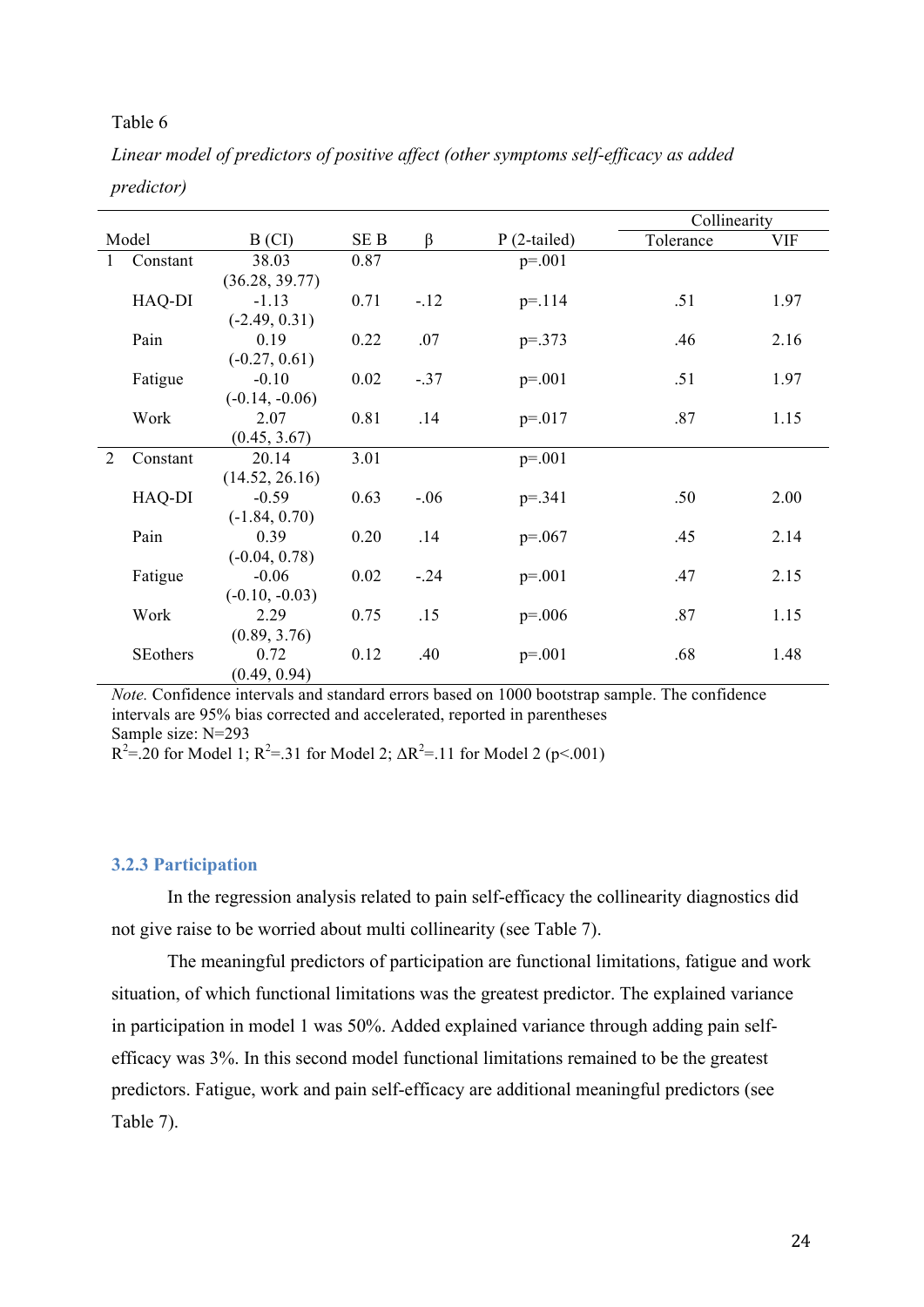|   |           |                         |                 |         |               | Collinearity |            |
|---|-----------|-------------------------|-----------------|---------|---------------|--------------|------------|
|   | Model     | B (CI)                  | SE <sub>B</sub> | $\beta$ | $P(2-tailed)$ | Tolerance    | <b>VIF</b> |
| 1 | Constant  | 0.72                    | 0.09            |         | $p=.001$      |              |            |
|   |           | (0.54, 0.90)            |                 |         |               |              |            |
|   | HAQ-DI    | 0.40                    | 0.05            | .45     | $p=.001$      | .51          | 1.97       |
|   |           | (0.29, 0.50)            |                 |         |               |              |            |
|   | Pain      | 0.00                    | 0.02            | .00     | $p = 988$     | .46          | 2.16       |
|   |           | $(-0.03, 0.04)$         |                 |         |               |              |            |
|   | Fatigue   | 0.01                    | 0.00            | .28     | $p=.001$      | .51          | 1.98       |
|   |           | (0.00, 0.01)            |                 |         |               |              |            |
|   | Work      | $-0.18$                 | 0.06            | $-12$   | $p=.004$      | .83          | 1.20       |
|   |           | $(-0.30, -0.06)$        |                 |         |               |              |            |
|   | Education | $-0.02$                 | 0.04            | $-.02$  | $p=.536$      | .87          | 1.15       |
|   |           | $(-0.09, 0.05)$         |                 |         |               |              |            |
| 2 | Constant  | 1.45                    | 0.19            |         | $p=.001$      |              |            |
|   |           | (1.07, 1.82)            |                 |         |               |              |            |
|   | HAQ-DI    | 0.35                    | 0.05            | .40     | $p=.001$      | .48          | 2.07       |
|   |           | (0.24, 0.45)            |                 |         |               |              |            |
|   | Pain      | $-0.02$                 | 0.02            | $-.06$  | $p=.374$      | .44          | 2.27       |
|   | Fatigue   | $(-0.05, 0.02)$<br>0.01 | 0.00            | .24     | $p=.001$      | .49          | 2.03       |
|   |           | (0.00, 0.01)            |                 |         |               |              |            |
|   | Work      | $-0.17$                 | 0.06            | $-12$   | $p=.004$      | .83          | 1.20       |
|   |           | $(-0.29, -0.07)$        |                 |         |               |              |            |
|   | Education | $-0.02$                 | 0.03            | $-.02$  | $p=.515$      | .87          | 1.15       |
|   |           | $(-0.09, 0.05)$         |                 |         |               |              |            |
|   | SEpain    | $-0.04$                 | 0.01            | $-.21$  | $p = 0.01$    | .64          | 1.58       |
|   |           | $(-0.05, -0.19)$        |                 |         |               |              |            |

*Linear model of predictors of participation (pain self-efficacy as added predictor)*

*Note.* Confidence intervals and standard errors based on 1000 bootstrap sample. The confidence intervals are 95% bias corrected and accelerated, reported in parentheses Sample size: N=304

 $R^2 = .50$  for Model 1;  $R^2 = .52$  for Model 2;  $\Delta R^2 = .03$  for Model 2 (p<.001)

The relationship of functional limitations with participation was mediated by pain self-efficacy (b=0.11; 95% BCA CI [0.07, 0.17]). The indirect effect on participation was 15% of the possible effect  $(K^2=15; 95\%$  BCA CI [.093, .209]). The relationship of fatigue with participation was not mediated by pain self-efficacy (b=0.00; 95% BCA CI [0.00, 0.01]).

Table 8 shows the results of the regression analysis with other symptoms self-efficacy as added predictor. No worrying reasons in matters of multi collinearity could be found.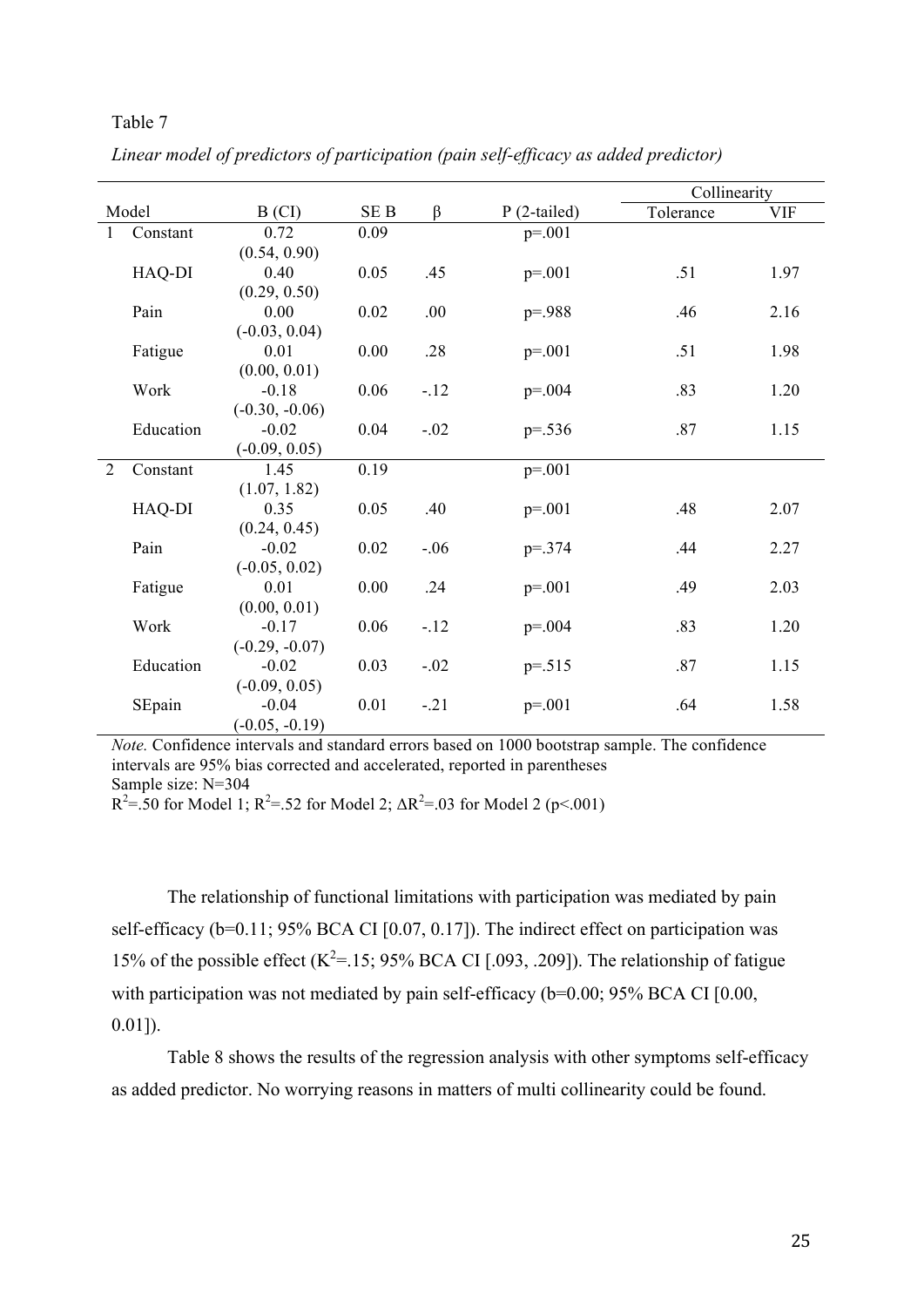|              |           |                  |                 |         |               | Collinearity |            |
|--------------|-----------|------------------|-----------------|---------|---------------|--------------|------------|
|              | Model     | B (CI)           | SE <sub>B</sub> | $\beta$ | $P(2-tailed)$ | Tolerance    | <b>VIF</b> |
| $\mathbf{1}$ | Constant  | 0.72             | 0.09            |         | $p=.001$      |              |            |
|              |           | (0.55, 0.89)     |                 |         |               |              |            |
|              | HAQ-DI    | 0.39             | 0.05            | .44     | $p=.001$      | .51          | 1.97       |
|              |           | (0.29, 0.50)     |                 |         |               |              |            |
|              | Pain      | $-0.01$          | 0.02            | $-.02$  | $p=.703$      | .46          | 2.17       |
|              |           | $(-0.04, 0.03)$  |                 |         |               |              |            |
|              | Fatigue   | 0.01             | 0.00            | .31     | $p=.001$      | .50          | 2.01       |
|              |           | (0.01, 0.01)     |                 |         |               |              |            |
|              | Work      | $-0.19$          | 0.06            | $-.13$  | $p=.005$      | .84          | 1.19       |
|              |           | $(-0.31, -0.08)$ |                 |         |               |              |            |
|              | Education | $-0.12$          | 0.04            | $-.01$  | $p = 706$     | .88          | 1.14       |
|              |           | $(-0.09, 0.05)$  |                 |         |               |              |            |
| 2            | Constant  | 2.05             | 0.23            |         | $p=.001$      |              |            |
|              |           | (1.59, 2.50)     |                 |         |               |              |            |
|              | HAQ-DI    | 0.35             | 0.05            | .40     | $p=.001$      | .50          | 2.00       |
|              |           | (0.26, 0.45)     |                 |         |               |              |            |
|              | Pain      | $-0.02$          | 0.02            | $-.08$  | $p = 171$     | .45          | 2.17       |
|              |           | $(-0.5, 0.01)$   |                 |         |               |              |            |
|              | Fatigue   | 0.01             | 0.00            | .27     | $p=.001$      | .46          | 2.18       |
|              |           | (0.00, 0.01)     |                 |         |               |              |            |
|              | Work      | $-0.21$          | 0.06            | $-14$   | $p=.002$      | .84          | 1.19       |
|              |           | $(-0.32, -0.01)$ |                 |         |               |              |            |
|              | Education | $-0.02$          | 0.03            | $-.02$  | $p=.613$      | .88          | 1.14       |
|              |           | $(-0.09, 0.04)$  |                 |         |               |              |            |
|              | SEothers  | $-0.05$          | 0.01            | $-31$   | $p=.001$      | .67          | 1.49       |
|              |           | $(-0.07, -0.04)$ |                 |         |               |              |            |

*Linear model of predictors of participation (other symptoms self-efficacy* as added predictor)

*Note.* Confidence intervals and standard errors based on 1000 bootstrap sample. The confidence intervals are 95% bias corrected and accelerated, reported in parentheses Sample size: N=298

 $R^2 = .50$  for Model 1;  $R^2 = .57$  for Model 2;  $\Delta R^2 = .07$  for Model 2 (p<.001)

By adding other symptoms self-efficacy, another 7% of the variance was explained. In the second model functional limitations, fatigue, work situation and other symptoms selfefficacy were significant predictors, of which functional limitations were the greatest one.

Other symptoms self-efficacy was mediating the relationship between functional limitations and participation (b=0.13; 95% BCA CI [0.08, 0.19]). The indirect effect was 20% ( $K^2$ =.20; 95% BCA CI [.135, 260]) of the maximum possible value. No significant mediating effect of other symptoms self-efficacy on the relation between fatigue and participation could be found (b=0.00; 95% BCA CI [0.00, 0.01]).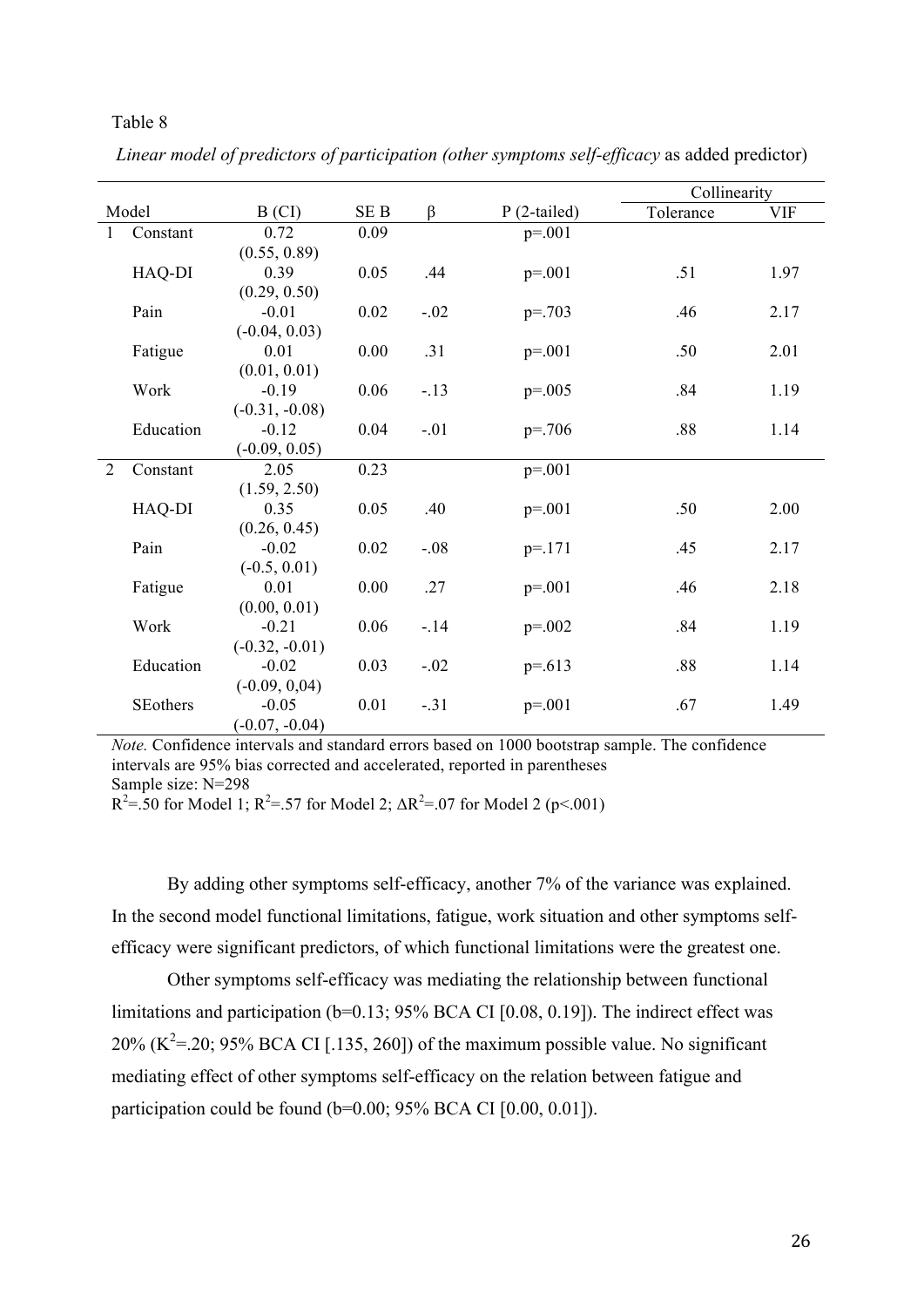#### **3.2.4 Work participation**

The last indicator for positive adaptation to be analysed was work participation. Again the results of the analysis with pain self-efficacy will be defined first, followed by the analysis with other symptoms self-efficacy.

Because of the results of the collinearity diagnostics a regression analysis is justifiable (see Table 9). Functional limitations, pain and fatigue explained 35% of the variance in work participation. Significant predictors were functional limitations and fatigue, with fatigue being the greatest predictor. Pain self-efficacy added 6% to the explanation of work participation. Pain self-efficacy was the strongest predictor; the only other significant predictor was fatigue (see Table 9).

The relationship between fatigue and work participation was not mediated by pain self-efficacy (b=0.00; 95% BCA CI [0.00, 0.01]).

# Table 9

*Linear model of predictors of work participation (pain self-efficacy as added predictor)*

|          |          |                 |                 |        |               | Collinearity |            |
|----------|----------|-----------------|-----------------|--------|---------------|--------------|------------|
|          | Model    | B (CI)          | SE <sub>B</sub> | β      | $P(2-tailed)$ | Tolerance    | <b>VIF</b> |
| $\bf{l}$ | Constant | 0.64            | 0.10            |        | $p=.001$      |              |            |
|          |          | (0.43, 0.83)    |                 |        |               |              |            |
|          | HAQ-DI   | 0.34            | 0.14            | .27    | $p = 015$     | .57          | 1.77       |
|          |          | (0.05, 0.62)    |                 |        |               |              |            |
|          | Pain     | 0.04            | 0.04            | .12    | $p = 327$     | .49          | 2.05       |
|          |          | $(-0.04, 0.12)$ |                 |        |               |              |            |
|          | Fatigue  | 0.01            | 0.00            | .30    | $p=.006$      | .59          | 1.69       |
|          |          | (0.00, 0.02)    |                 |        |               |              |            |
| 2        | Constant | 1.96            | 0.35            |        | $p = 001$     |              |            |
|          |          | (1.23, 2.64)    |                 |        |               |              |            |
|          | HAQ-DI   | 0.26            | 0.14            | .21    | $p=.057$      | .54          | 1.84       |
|          |          | (0.00, 0.53)    |                 |        |               |              |            |
|          | Pain     | 0.01            | 0.04            | .03    | $p = 773$     | .46          | 2.17       |
|          |          | $(-0.06, 0.09)$ |                 |        |               |              |            |
|          | Fatigue  | 0.01            | 0.00            | .27    | $p = 012$     | .59          | 1.70       |
|          |          | (0.00, 0.02)    |                 |        |               |              |            |
|          | SEpain   | 1.96            | 0.35            | $-.30$ | $p=.001$      | .71          | 1.41       |
|          |          | (1.23, 2.64)    |                 |        |               |              |            |

*Note.* Confidence intervals and standard errors based on 1000 bootstrap sample. The confidence intervals are 95% bias corrected and accelerated, reported in parentheses Sample size: N=125

 $R^2 = 35$  for Model 1;  $R^2 = 41$  for Model 2;  $\Delta R^2 = 06$  for Model 2 (p<.001)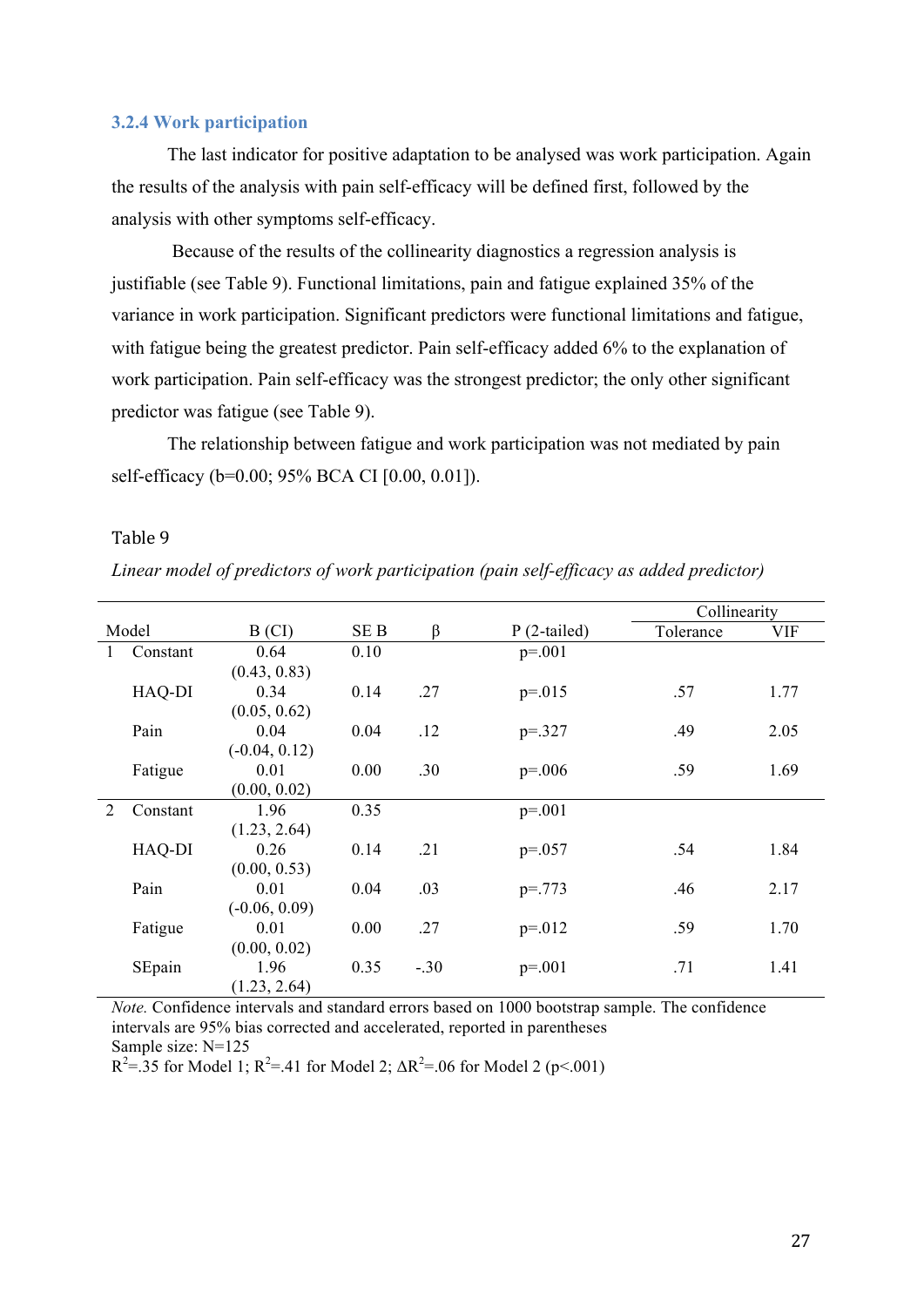For the model in the regression analysis with other symptoms self-efficacy as added predictor, the collinearity diagnostics did not show reasons against the use of this analysis method (see Table 10). In model 2 other symptoms self-efficacy was added, this addition added 7% to the explained variance in work participation. The strongest predictor in model 2 was other symptoms self-efficacy; functional limitations and fatigue were other significant predictors (see Table 10).

Other symptoms self-efficacy mediated the relationship between functional limitations and work participation (b=0.19; 95% BCA CI [0.10, 0.32]). The indirect effect was 16% ( $K^2$ =.16; 95% BCA CI [.089, .261]) of the 100% that was possible. Other symptoms self-efficacy was not mediating the relationship between fatigue and work participation (b=0.01; 95% BCA CI [0.00,0.01]).

# Table 10

*Linear model of predictors of work participation (other symptoms self-efficacy as added predictor)*

|   |                 |                  |      |        |               | Collinearity |            |
|---|-----------------|------------------|------|--------|---------------|--------------|------------|
|   | Model           | B (CI)           | SE B | β      | $P(2-tailed)$ | Tolerance    | <b>VIF</b> |
|   | Constant        | 0.64             | 0.10 |        | $p=.001$      |              |            |
|   |                 | (0.45, 0.83)     |      |        |               |              |            |
|   | HAQ-DI          | 0.32             | 0.14 | .26    | $p=.023$      | .56          | 1.77       |
|   |                 | (0.04, 0.63)     |      |        |               |              |            |
|   | Pain            | 0.03             | 0.04 | .09    | $p = 409$     | .48          | 2.08       |
|   |                 | $(-0.04, 0.11)$  |      |        |               |              |            |
|   | Fatigue         | .01              | 0.00 | .34    | $p=.003$      | .56          | 1.79       |
|   |                 | (0.00, 0.02)     |      |        |               |              |            |
| 2 | Constant        | 2.24             | 0.40 |        | $p = 0.001$   |              |            |
|   |                 | (1.44, 2.30)     |      |        |               |              |            |
|   | HAQ-DI          | 0.30             | 0.13 | .23    | $p = 018$     | .56          | 1.78       |
|   |                 | (0.04, 0.55)     |      |        |               |              |            |
|   | Pain            | 0.01             | 0.04 | .04    | $p=.685$      | .47          | 2.12       |
|   |                 | $(-0.05, 0.09)$  |      |        |               |              |            |
|   | Fatigue         | 0.01             | 0.00 | .24    | $p=.020$      | .52          | 1.93       |
|   |                 | (0.00, 0.01)     |      |        |               |              |            |
|   | <b>SEothers</b> | $-0.06$          | 0.02 | $-.31$ | $p=.001$      | .76          | 1.32       |
|   |                 | $(-0.09, -0.04)$ |      |        |               |              |            |

*Note.* Confidence intervals and standard errors based on 1000 bootstrap sample. The confidence intervals are 95% bias corrected and accelerated, reported in parentheses Sample size: N=124

 $R^2 = 36$  for Model 1;  $R^2 = 43$  for Model 2;  $\Delta R^2 = 0.07$  for Model 2 (p<.001)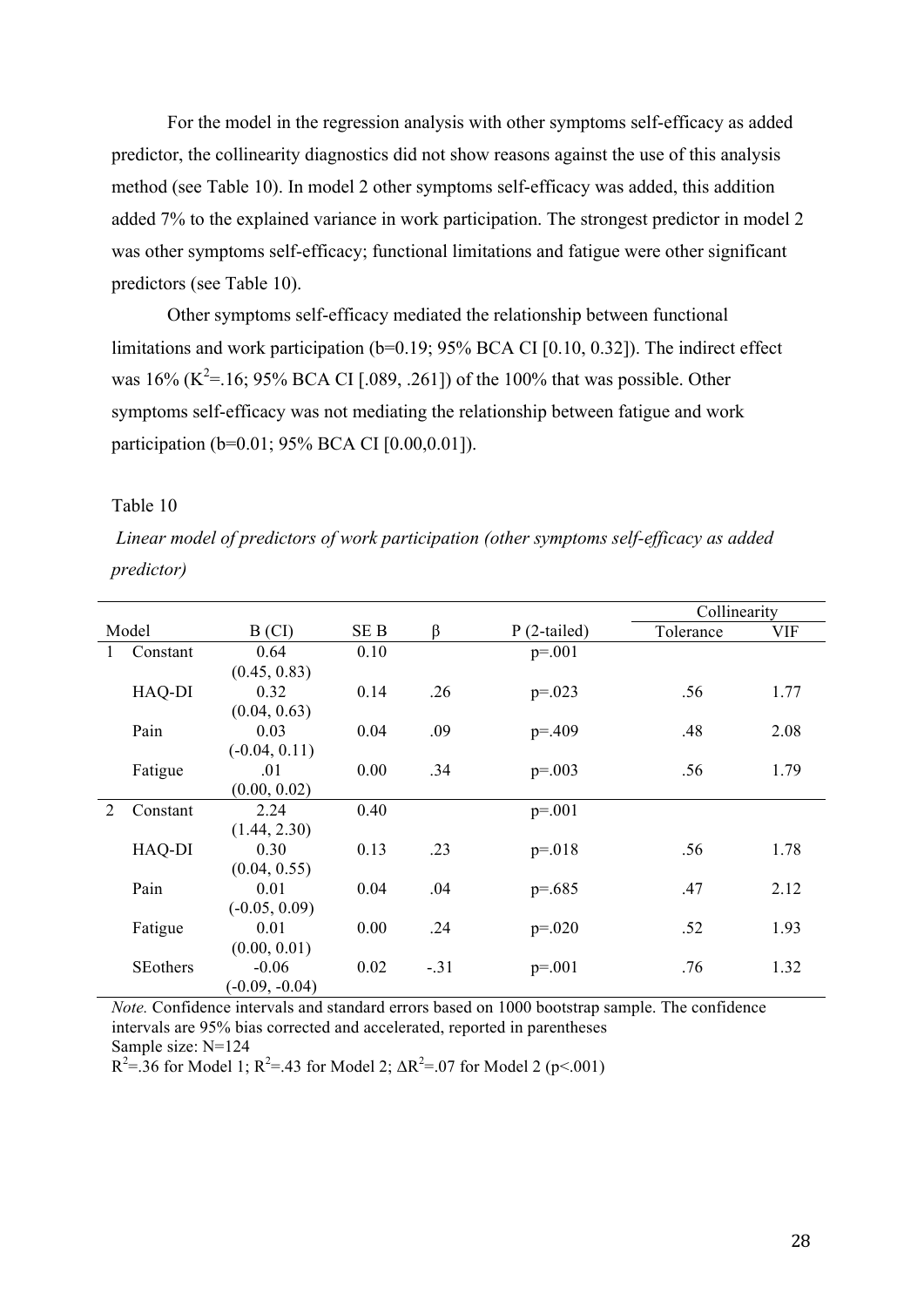# **4. Discussion**

This study was about the relationship of self-efficacy with purpose in life, positive affect and participation. Furthermore it was investigated whether self-efficacy mediates the relationship between physical health (functional limitations, pain and fatigue) and psychological adaptation (purpose in life, positive affect and participation). The two research questions were 'Are pain and other symptoms self-efficacy related to purpose in life, positive affect and participation?' and 'Are pain and other symptoms self-efficacy mediating the relationship between physical health (functional limitations, pain, fatigue) and psychological adaptation (purpose in life, positive affect and participation)?'

# **4.1 Self-efficacy and psychological adaptation**

Self-efficacy was found to enhance the ability to predict psychological adaptation in all analyses. Other symptoms self-efficacy was found to be a better predictor than pain selfefficacy. This might be due to the fact that other symptoms self-efficacy is covering more factors than only one (for example mood and fatigue). Pain self-efficacy, in contrast, is only covering the confidence to handle pain.

Fatigue seemed to be the most important predictor of psychological adaptation, next to self-efficacy. This was the most obvious in the explanation of variance in positive affect. For participation the most important predictor was functional limitations. The finding of selfefficacy as one of the strongest predictors is in line with the findings of Paukert et al. (2010). In their study self-efficacy was found to be the strongest predictor for depression, positive affect and worries in older adults.

Higher self-efficacy is therefore not only associated to lower negative (for example depression and anxiety) (Paukert et al., 2010; Rahman et al., 2008; Brekke, Hjortdahl & Kvien, 2003). It is also related to higher positive psychological functioning (purpose in life, depression and participation).

Paukert et al. (2010) found meaningful correlations between depression and selfefficacy, as well as between positive affect and self-efficacy. The correlations were moderate  $(r>3)$ . Furthermore they found small correlations  $(r<1)$  between self-efficacy and worries, as well as between self-efficacy and anxiety. A small correlation between self-efficacy and depression was found by Rahman et al. (2008). The correlations found in the mentioned studies are smaller than the correlations between self-efficacy and psychological adaptation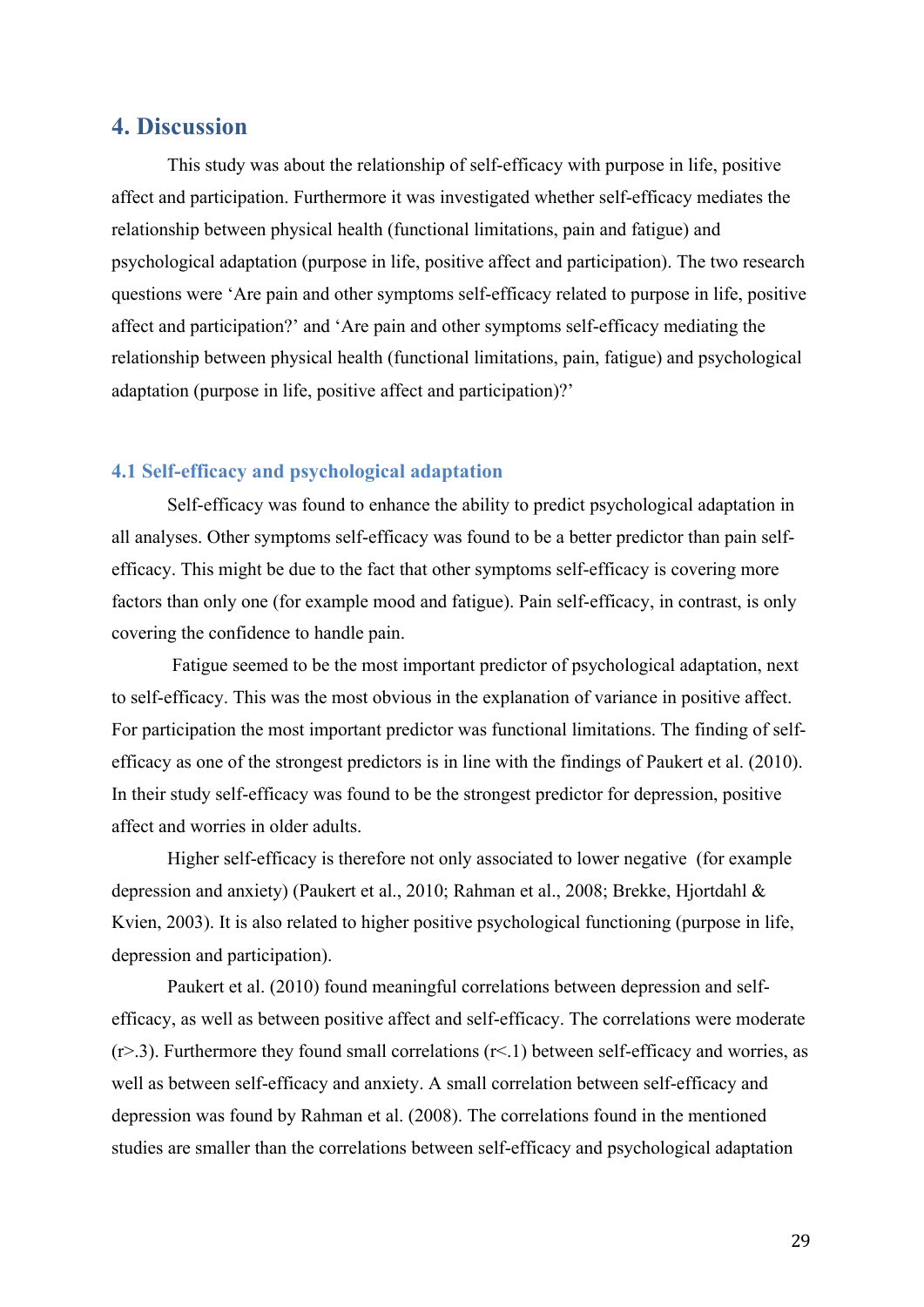in the current study. The correlations between the two constructs found in the current study were moderate to strong  $(r>0.5)$ .

Pain self-efficacy and other symptoms self-efficacy were found to partially mediate some of the relationships between physical functioning (fatigue and functional limitations) and psychological functioning (purpose in life, positive affect, participation and work participation). All of the partial mediations were moderate, whereas other symptoms selfefficacy was found to be a stronger mediator than pain self-efficacy. Noticeable is that for purpose in life and positive affect only the relationship with fatigue was partially mediated by self-efficacy (purpose in life: pain self-efficacy; positive aspects: pain self-efficacy and other symptoms self-efficacy; Section 3.2.1 & Section 3.2.2). For participation and work participation only the relationship with functional limitations was partially mediated by selfefficacy (participation: pain self-efficacy and other symptoms self-efficacy; work participation: other symptoms self-efficacy; Section 3.2.3 & Section 3.2.4). Mediation through pain self-efficacy and other symptoms self-efficacy on the relation between physical and psychological well-being was suggested by Barlow et al. (2002), as already mentioned in the introduction (Section1.3). They used fatigue, pain and functional limitations as physical health constructs; anxiety and depression were the psychological constructs in their study. In the current study no mediation effects respectively to pain were found. But pain self-efficacy and other symptoms self-efficacy were mediating the relationships between the other two physical health constructs and psychological functioning; in the current study not anxiety and depression, but purpose in life, positive affect, participation and work participation. As Barlow et al. (2002) suggested mediation based on calculated partial correlations, the comparison should be drawn carefully.

# **4.2 Limitations and positive aspects**

One limitation is the mean of the VIF in the regression analyses. A bias might occur, due to the fact that the mean values are all larger than 1. This could result in unreliable coefficients, as a result of increased standard errors. Furthermore is it more difficult to assess the importance of the individual predictors. It should also be mentioned, that the analyses could be done with a path analysis in a study that is more extensive than a bachelor thesis. In a path analysis the dependencies between variables are analysed in one big model, which contains all the relevant constructs.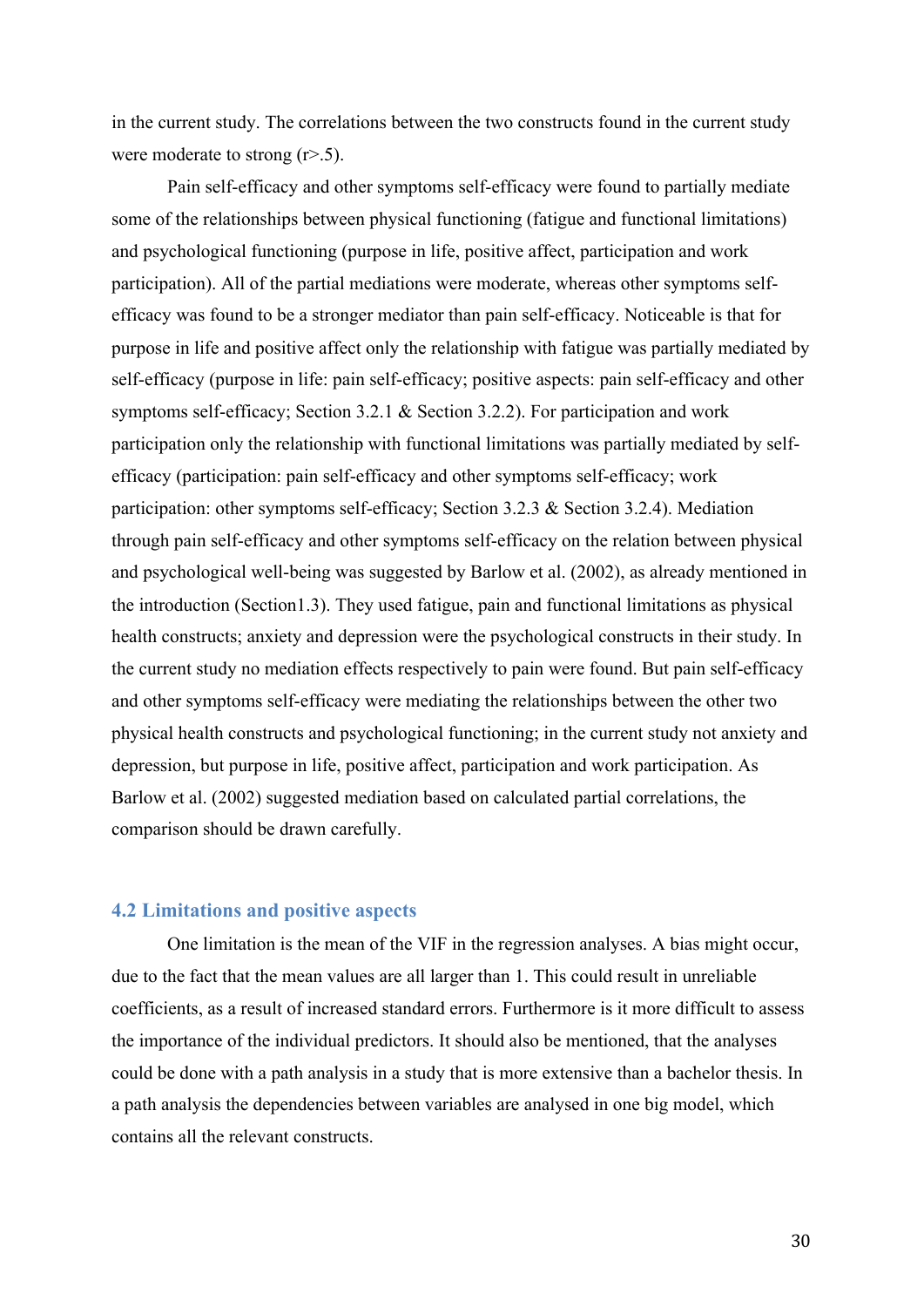Another limitation was the cross-sectional character of the study. No conclusion about the causality in a relationship can be made. To be able to make statements about the causality, a longitudinal study is needed.

A positive aspect is the high number of participants that took part in the study. This fact, next to the fact that the participants were chosen randomly, makes a generalisation possible. An additional positive feature is the good reliability of the questionnaires used in the study. Another positive aspect is the continuously different strength of pain self-efficacy and other symptoms self-efficacy as predictor and mediator. This difference debilitates the reasoning that all positive aspects would cluster together commonly. If this was the case, there should not be such meaningful differences between these two positive constructs with the constructs chosen to measure positive psychological functioning; the correlations would be more randomly. Furthermore participation was found to be correlated to pain self-efficacy and other symptoms self-efficacy. Participation is an action that is important for psychological well-being (Reinhardt & Stucki, 2007; Section 1.4.3). Consequently, participation by itself is not a positive emotion. On the basis of this reasoning the found correlation cannot be based on positive aspects that cluster together commonly. Another reason against this reasoning is the correlation of self-efficacy with negative psychological functioning as anxiety and depression, which was found in previous studies (Paukert et al., 2010; Barlow et al., 2002; Section 1.3).

#### **4.3 Implications and conclusion**

This study showed that self-efficacy plays a role in positive psychological functioning. A longitudinal study should be done to get more insights in the causality of the relations. Because of its influence on the relationships between physical and psychological factors, could it be that self-efficacy is a small wheel in the whole mechanism that could improve the situation for polyarthritis patients. Due to the moderate relationships of selfefficacy with the other constructs, however, other factors should be considered as well. A possible other factor could be goal management. In their study about goal management in association to adaptation to arthritis Arend et al. (2013) found goal management constructs (goal maintenance, goal adjustment, goal reengagement) to be predictors of, mainly, purpose in life and positive affect, but also of participation and work participation.

Self-efficacy, as well as possible other factors, could be improved by trainings or education. This might lead to an enhanced psychological functioning in polyarthritis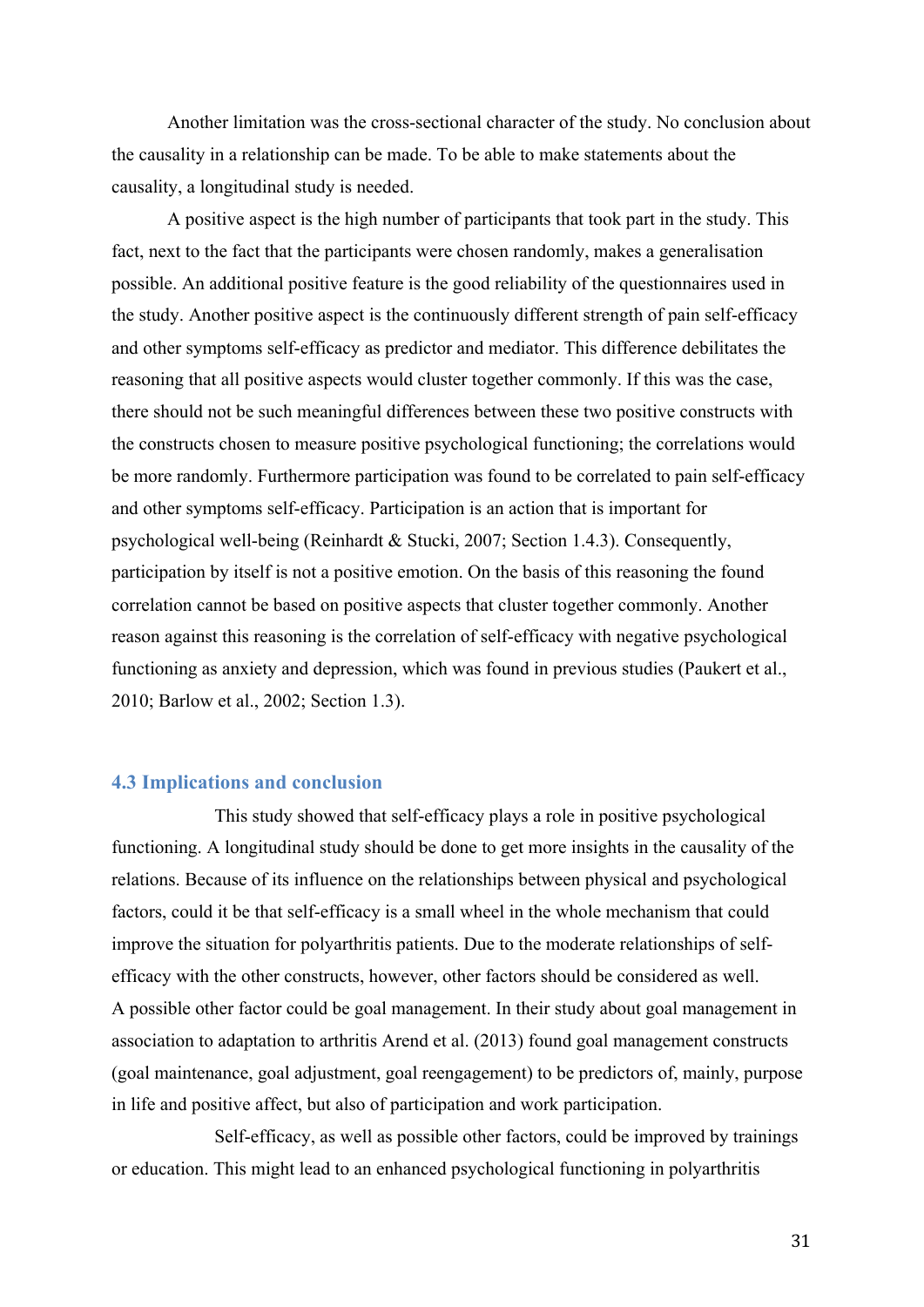patients. Studies about self-management programmes already showed that an enhancement of self-efficacy is possible. A study with participants who suffered of osteoarthritis showed that arthritis-related self-efficacy and pain beliefs could be improved by providing information about relevant skills. These skills were coping, how to understand and act on problems and how to enhance self-efficacy (Wu et al., 2011). Lorig et al. (2005) yielded similar results; their study showed that Arthritis Self-Management Programs (educational program/ workshops) could improve self-efficacy. Additional to self-efficacy, disability, pain fatigue and other factors were improved by the program. Lorig et al. (2008) also studied the effect of Internet based self-management programmes for arthritis patients. They also found an enhancement of self-efficacy in association with the programme.

The study did show that there is potential in focussing on positive aspects of psychological adaptation, in spite of some small limitations. A factor in improving the situation for arthritis patients could be self-efficacy. It is related to negative and positive psychological functioning. Additional it can be enhanced through training. Therefore future research should focus on self-efficacy, as well as on other possible factors that might influence, and could improve psychological functioning.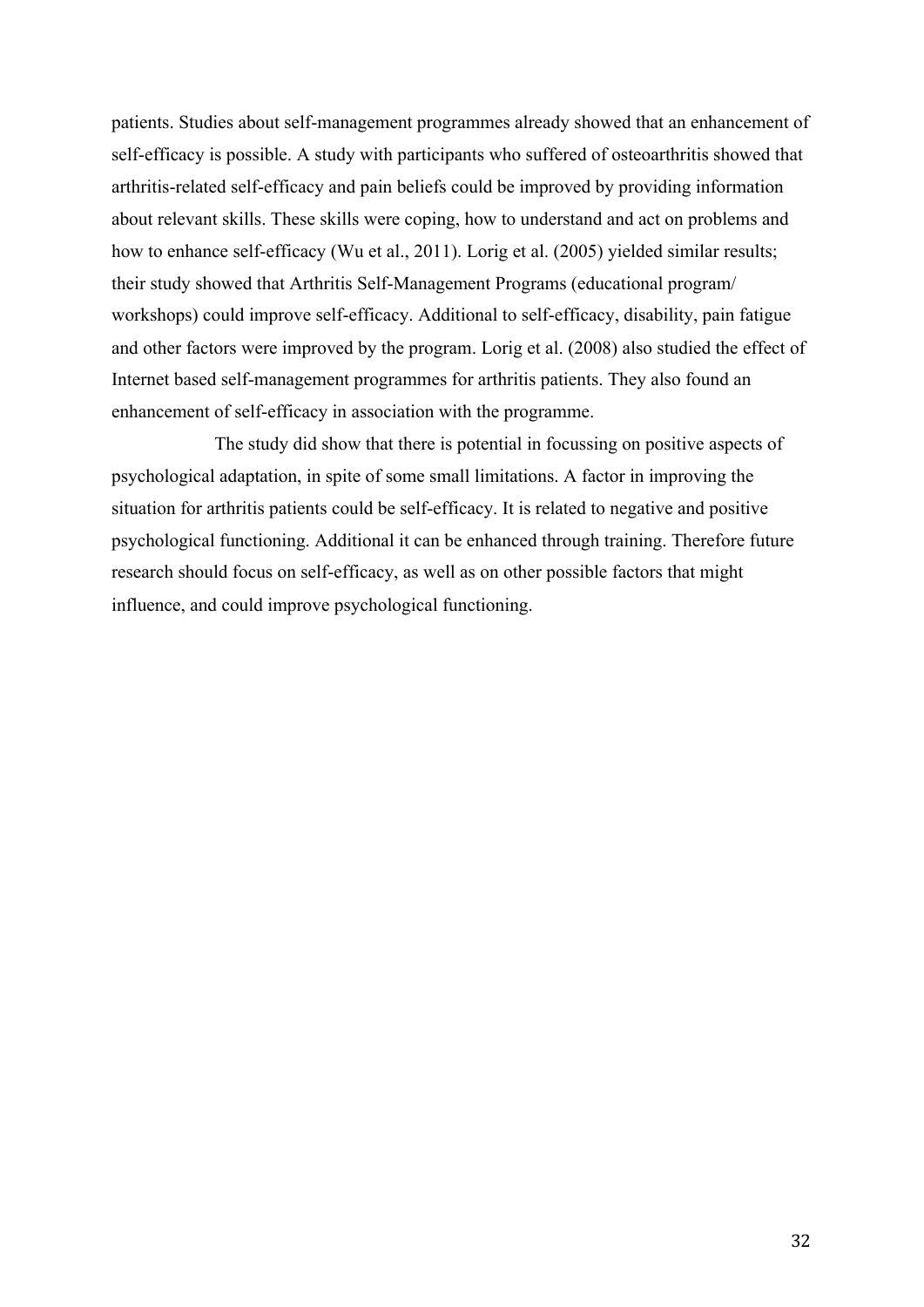# **5. References**

- Arthritis Foundation (a non-profit organisation), 2013. Rheumatoid Arthritis. http://www.arthritis.org/conditions-treatments/disease-center/rheumatoid-arthritis/
- Arends, R.Y., Bode, C., Taal, E. and Laar, M.A.F.J. van de (2013). The role of goal management for successful adaptation to arthritis. *Patient Education and Counseling, 93,* 130-138. http://dx.doi.org/10.1016/j.pec.2013.04.022
- Bandura, A. (1977). Self-Efficacy: Toward a Unifying Theory of Behavioral Change. *Psychological Review, 84* (2), 191-215.
- Barlow, J.H., Cullen, L.A. and Rowe, I.F. (2002). Educational preferences, psychological well-being and self-efficacy among people with rheumatoid arthritis. *Patient Education and Counseling, 46,* 11-19.
- Brekke, M., Hjortdahl, P. and Kvien T.K. (2003). Changes in Self-Efficacy and Health Status Over 5 Years: A Longitudinal Observational Study of §06 Patients With Rheumatoid Arthritis. *Arthritis & Rheumatism, 49* (3), 342-348. DOI: 10.1002/art.11112
- Cardol, M., Haan, R.J. de, Jong, B.A. de, Bos, G.A.M. van den and Groot, I.J.M. de (2001). Psychometric properties of the impact on participation and autonomy questionnaire. *Archives of Physical Medicine and Rehabilitation, 82* (2), 210-216. DOI: 10.1053/apmr.2001.18218
- Colver, A. and the SPARCLE group (2006). Study protocol: SPARCLE- a multi-centre European study of the relationship of environment to participation and quality of life in children with cerebral palsy. *BMC Public Health, 6.* DOI: 10.1186/1471- 2458/6/105
- Covic, T., Cumming, S.T., Pallant, J.F., Manalios, N., Emery, P., Conaghan, P.G. and Tennant, A. (2012). Depression and Anxiety in Patients with Rheumatoid Arthritis: Prevalence rates based on a comparison of Depression, Anxiety and Stress Scale (DASS) and the Hospital, Anxiety and Depression Scale (HADS). *BMC Psychiatry, 12* (6). DOI: 10.1186/1471-244X-12-6
- Covic, T., Tyson, G., Spencer, D. and Howe, G. (2006). Depression in rheumatoid arthritis patients: demographic, clinical, and psychological predictors. *Journal of Psychometric Research, 60,* 469-476. DOI: 10.1016/j.jpsychores.2005.09.011
- Cross, M.J., March, L.M., Lapsley, H.M., Byrne, E. and Brooks, P.M. (2006). Patient selfefficacy and health locus of control: relationships with health status ans arthritisrelated expenditure. *Rheumatology, 45,* 92-96. DOI: 10.1093/rheumatology/kei114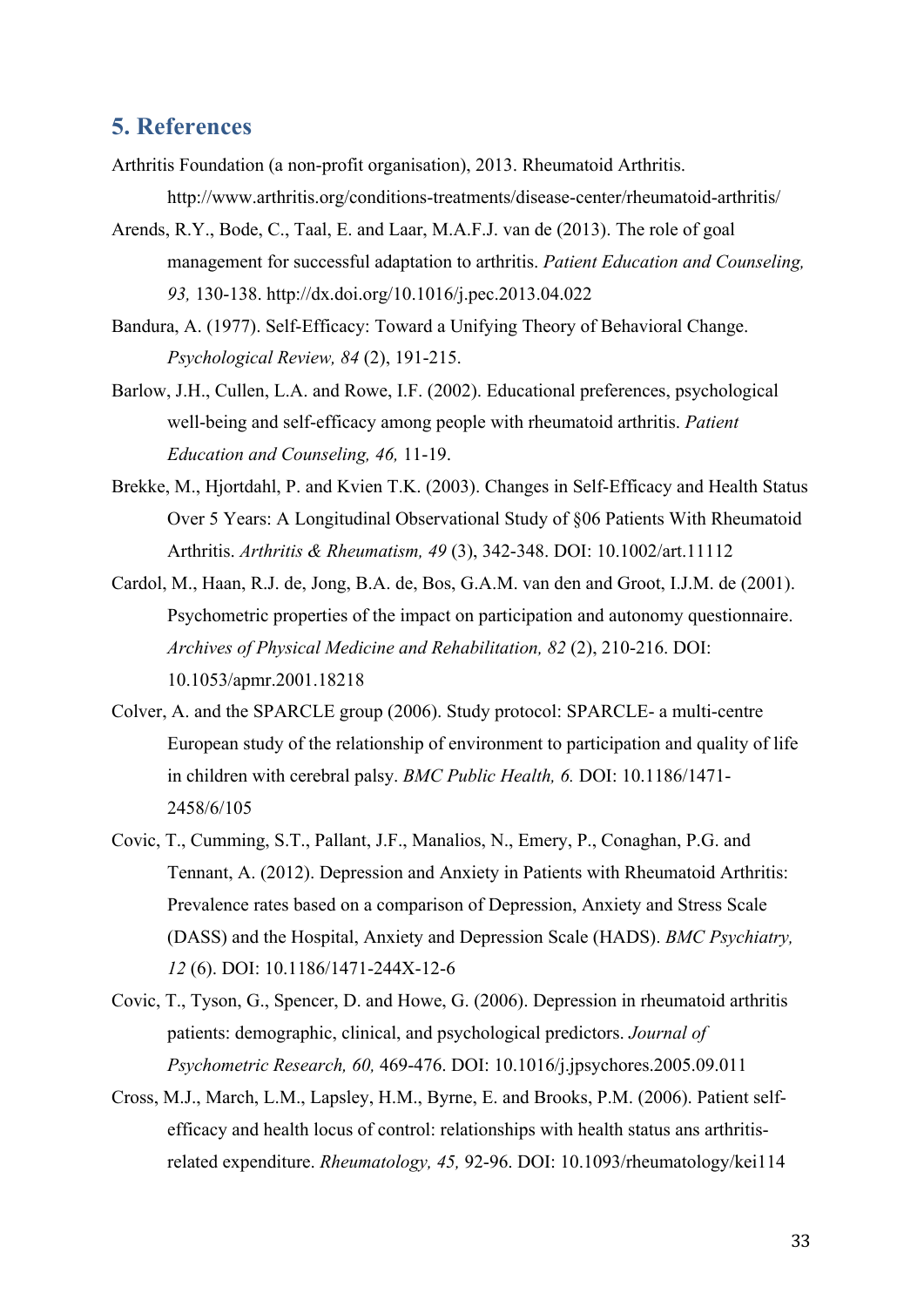- Dickens, C., McGowan, L., Clark-Carter, D. and Creed, F. (2002). Depression in Rheumatoid Arthritis: A Systematic Review of the Literature With Meta-Analysis. *Psychosomatic Medicine, 64,* 52-60.
- DeWitz, S.J., Woolsey, M.L. and Walsh, M.B. (2009). College Student Retention: An Exploration of the Relationship Between Self-Efficacy Beliefs and Purpose in Life Among College Students. *Journal of College Student Development, 50* (1), 19-34. DOI: 10.1353/csd.0.0049
- Dyke, M.M. van, Parker, J.C., Smarr, K.L., Hewett, J.E., Johnsin, G.E., Slaughter, J.R. and Walker S.E. (2004). Anxiety In Rheumatoid Arthritis. *Arthritis & Rheumatism, 51*  (3), 408-412. DOI: 10.1002/art.20474
- Eberhardt, K., Larsson, B.M., Nived, K. and Lindqvist, E. (2007). Work Disability in Rheumatoid Arthritis- Development Over 15 Years and Evaluation of Predicitve Factors Over Time. *The Journal of Rheumatology, 34,* 481-487.
- Frankl, V.A. (2006). *Man's Search for Meaning.* Boston: Beacon Press
- Fredrickson, B.L. and Losada, M.F. (2005). Positive Affect and the Complex Dynamics of Human Flourishing. *The American Psychological Association, 60* (7), 678-686. DOI: 10.1037/0003-066X.60.7.67
- Fries, J.F., Spitz, P., Kraines, R.G. and Holman, H.R. (1980). Measurement of patient outcome in arthritis. *Arthritis & Rheumatism 23* (2), 137-145. DOI: 10.1002/art.1780230202
- Glasofer, D.R., Haaga, D.A.F., Hannallah, L., Field, S.E., Kozlosky, M., Reynolds, J., Yanovski, J.A. and Tanofsky-Fraff, M. (2013). Self-Efficacy Beliefs and Eating Behavior in Adolescent Girls At-Risk for Excess Weight Gain and Binge Eating Disorder. *International Journal of Eating Disorders,* DOI: 10.1002/eat.22160
- Hoving, J.L., Zwieten, M.B.C. van, Meer, M. van der, Sluiter, J.K. and Frings-Dresen, M.H.W. (2013). Work participation and arthritis: a systematic overview of challenges, adaptations and opportunities for interventions. *Rheumatology, 52,* 1254-1264. DOI: 10.1093/rheumatology/ket111
- Keefe, F.J. and Somers T.J. (2010). Psychological approaches to understanding and treating pain. *Nature Reviews Rheumatology, 6,* 210-216. DOI: 10.1038/nrrheum.2010.22
- Konttinen, H., Silventoinen, K., Sarlio-Lähteenkorva, S., Männistö, S. and Haukkala, A. (2010). Emotional eating and physical activity self-efficacy as pathways in the association between depressive symptoms and adiposity indicators. *The American Journal of Clinical Nutrition, 92* (5)*,* 1031-1039. DOI: 10.3945/ajcn.2010.29732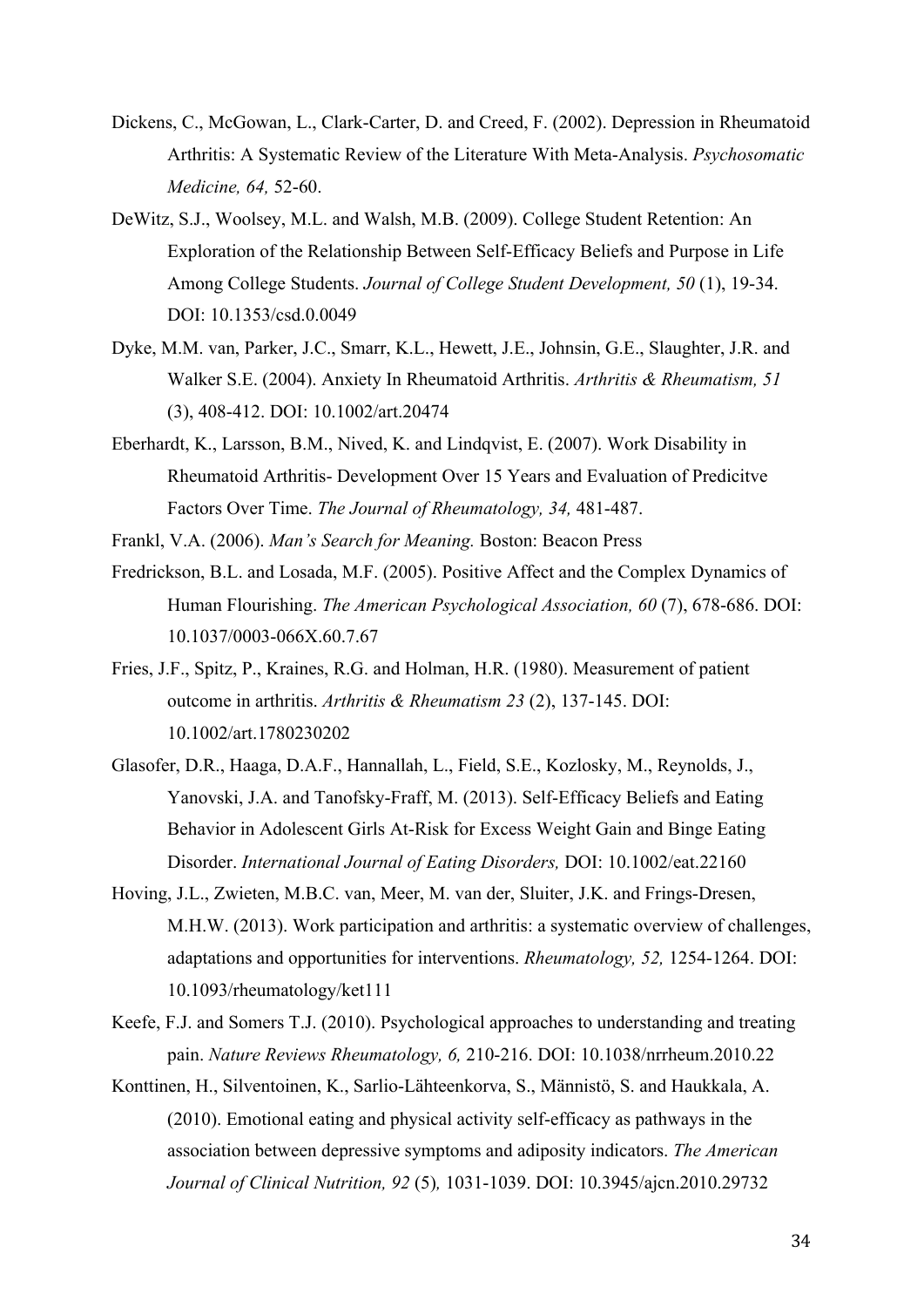- Lorig, K., Chastain, R.L., Ung, E., Shoor, S. and Holman, H.R. (1989). Development and evaluation of a scale to measure self-efficacy in people with arthritis. *Arthritis and Rheumatism, 32* (1), 37-44.
- Lorig, K.R., Ritter, P.L., Laurent, D.D. and Plant, K. (2008). The Internet-Based Arthritis Self-Management Program: A One-Year Randomized Trial for Patients With Arthritis or Fibromyalgia. *Arthritis Care & Research, 59* (7), 1009-1017. DOI: 10.1002/art.23817
- Lorig, K., Ritter, P.L. and Plant, K. (2005). A Disease-Specific Self-Help Program Compared With a Generalized Chronic Disease Self-Help Program for Arthritis Patients. *Arthritis Care & Research, 53* (15), 950-957. DOI: 10.1002/art.21604
- Lowe, R., Cockshott, Z., Greenwood, R., Kirwan, J.R., Almeida, C., Richards, P. and Hewlett, S. (2008). Self-efficacy as an appraisal that moderates the coping-emotion relationship: Associations among people with rheumatoid arthritis. *Psychology and Health, 23* (2), 15-174. DOI: 10.1080/14768320601139160
- Margaretten, M., Barton, J., Julian, L., Katz, P., Trupin, L., Tonner, C., Graf, J., Imboden, J. and Yelin, E. (2011). Socioeconomic Determinants of Disabilities and Depression in Patients With Rheumatoid Arthritis. *Arthritis Care & Research, 63* (2), 240-246. DOI: 10.1002/acr.20345
- Margaretten, M., Yelin, E., Imboden, J., Graf, J., Baron, J., Katz, P. and Julian, L. (2009). Predictors od Depression in a Multiethnic Cohort of Patients With Rheumatoid Arthritis. *Arthritis & Rheumatism 61* (11), 1586-1591. DOI: 10.1002/art.24822
- Motl, R.W., McAuley, E., Wynn, D., Sandroff, B. and Suh, Y. (2013). Physical activity, selfefficacy, and health-related quality of life in persons with multiple sclerosis: analysis of associations between individual-level changes over one year. *Qual Life Res, 22,*  253-261. DOI: 10.1007/s11136-012-0149-z
- National Institute of Mental Health (part of the NIH, a component of the U.S. Department of Health and Human Services), 2013. Generalized anxiety disorder. http://www.nimh.nih.gov/health/topics/generalized-anxiety-disordergad/index.shtml#part3
- Nielen, M.M.J., Schaardenburg, D. van, Reesink, H.W., Stadt, R.J. van de, Hoerst-Bruinsma, I.E. van der, Koning, M.H.M.T. de, Habibuw, M.R., Vandenbroucke, J.P. and Dijkmans, B.A.C. (2004). Specific Autoantibodies Precede the symptoms of Rheumatoid Arthritis- A Study of Serial Measurements in Blood Donors. *Arthritis & Rheumatism, 50* (2), 380-386. DOI: 10.1002/art.20018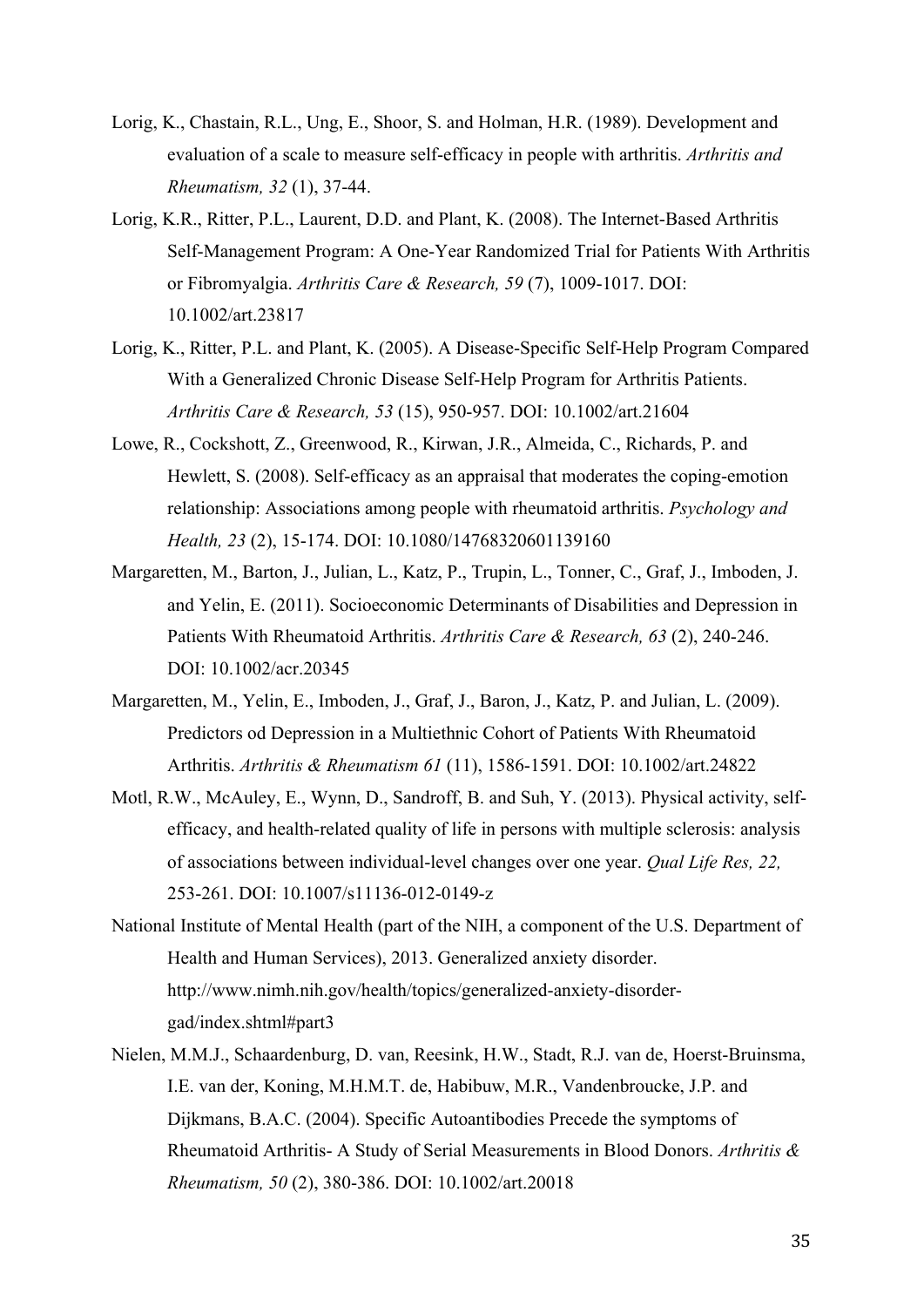- Paukert, A.L., Pettit, J.W., Kunik, M.E., Wilson, N., Novy, D.M., Rhoades, H.M., Greisinger, A.J., Wehmanen, O.A. and Stanley M.A. (2010). The Roles of Social Support and Self-Efficacy in Physical Health's Impact on Depressive and Anxiety Symptoms in Older Adults. *J Clin Psychol Med Settings, 17,* 387-400. DOI: 10.1007/s108880-010- 9211-6
- Rahman, A., Reed, E., Underwood, M., Shipley, M.E. and Omar, R.Z. (2008). Factors affecting self-efficacy and pain intensity in patients with chronic musculosketal pain seen in specialist rheumatology pain clinic. *Rheumatology, 47,* 1803-1808. DOI: 10.1093/rheumatology/ken377
- Reinhardt, J.D. and Stucki (2007). Rheumatoid arthritis and participation the social animal revisited. *The Journal of Rheumatology, 34* (6), 1214-1216.
- Salaffi, F., Carotti, M., Gasparini, S., Intorcia, M. and Grassi, W. (2009). The health-related quality of life in rheumatoid arthritis, ankylosing spondylitis, and psoriatic arthritis: a comparison with selected sample of healthy people. *Health and Quality of Life Outcomes, 7* (25). DOI: 10.1186/1477-7525-7-25
- Schellekens, G.A., Visser, H., Jong, B.A.W. de, Hoogen, F.H.J. van den, Hazes, J.M.W., Breedveld, F.C. and Venrooij, W.J. van (2000). The Diagnostic Properties of Rheumatoid Arthritis Antibodies Recognizing a Cyclic Citrullinated Peptide. *Arthritis & Rheumatism, 43* (1), 155-163.
- Scott, D.L., Pugner, K., Kaarela, K., Doyle, D.V., Woolf, A., Holmes, J. and Hieke, K. (2000). The link between joint damage and disability in rheumatoid arthritis. *Rheumatology, 39,* 122-132.
- Seligman, M.E.P. and Csikszentmihalyi, M. (2000). Positive Psychology- An Introduction. *American Psychologist Association, 55* (1), 5-14. DOI: 10.1037//0003-066X.55.1.5
- Slot, W.M.A. van der, Niuewenhuijsen, C., Berg-Emos, R.J.G. van den, Wensink-Boonstra, A.E., Stam, H.J., Roebroeck, M.E. and The Research Group South West Netherlands (2010). Participation and health-related quality of life in adults with spastic bilateral cerebral palsy and the role of self-efficacy. *J Rehabil Med, 42,* 528-535. DOI: 10.2340/16501977-0555
- Sokka, T., Kautiainen, H., Pincus, T., Verstappen, S.M.M., Aggarwal, A., Alten, R., Andersone, D., Badsha, H., Baecklund, E., Belmonte, M., Craig-Müller, J., Mota, L.M.H. da, Dimic, A:, Fathi, N.A., Ferraccioli, G., Fukuda, W., Géher, P., Gogus, F., Hajjaj-Hassouni, N., Hamoud, H., Haugeberg, G., Henrohn, D., Horslev-Petersen, K., Ionescu, R., Karateew, D., Kuuse, R., Laurinde, I.M.M., Lazovskis, J., Luukkaien, R.,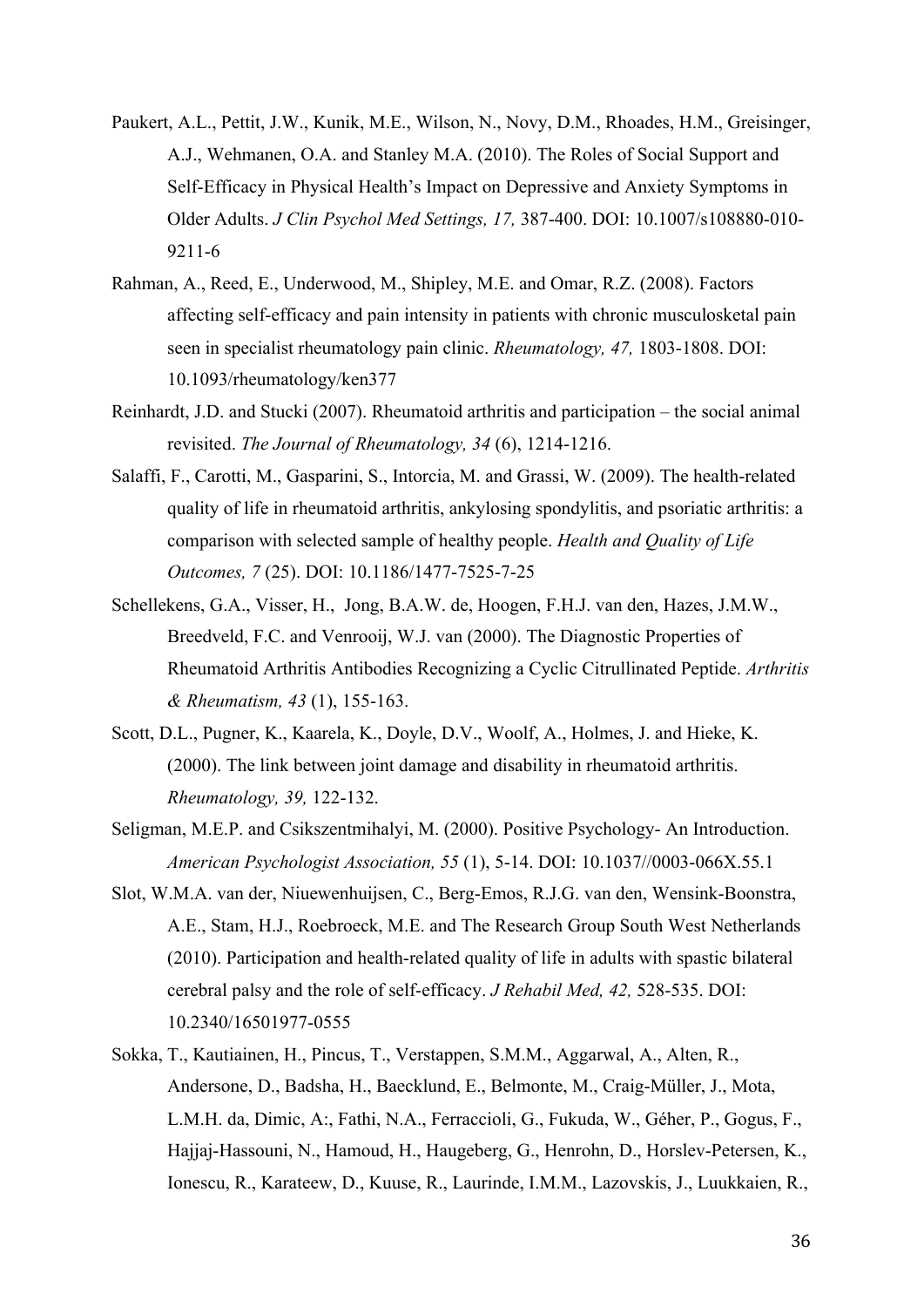Mofti, A., Murphy, E., Nakajima, A., Oyoo, O., Pandaya, S.C., Pohl, C., Predeteanu, D., Rexhepi, M., Rexhepi, S., Sharma, B., Shono, E., Sibilia, J., Sierakowsi, S., Skopouli, F.N., Stropuviene, S., Toloza, S., Valter, I., Woolf, A., Yamanaka, H., the QUEST-RA study group (2010). Work disability remains a major problem in rheumatoid arthritis in the 2000s: data from 32 countries in the QUEST-RA Study. *Arthritis Research & Therapy, 12* (2). DOI: 10.1186/ar2951

- Somers, T.J., Shelby, R.A., Keefe, F.J., Godiwala, N., Lumley, M.A., Mosley-Williams, A., Rice, J.R. and Caldwell, D. (2010). Disease Severity and Domain-Specific Arthritis Self-Efficacy: Relationship to Pain and Functioning in Patients With Rheumatoid Arthritis. *Arthritis Care & Research, 62* (6), 848-856. DOI: 10.1002/acr.20127
- Stebbings, S., Herbinson, P., Doyle, T.C.H., Treharne, G.J. and Highton, J. (2010). A comparison of fatigue correlates in rheumatoid arthritis and osteoarthritis: disparity in associations with disability, anxiety and sleep disturbance. *Rheumatology, 49,* 361- 367. DOI: 10.1093/rheumatology/kep367
- Strand, E.B., Kerns, R.D., Chrisite, A., Haavik-Nilsen, K., Klokkerud, M. and Finset, A. (2007). Higher levels of pain readiness to change and more positive affect reduce pain reports- A weekly assessment study on arthritis patients. *Pain, 127,* 204-213. DOI: 10.1016/j.pain.2006.08.015
- Strand, E.B., Zautra, A.J., Thoresen, M., Ødegård, S., Uhlig, T. and Finset, A. (2006). Positive affect as factor of resilience in the pain- negative affect in relationship in patients with rheumatoid arthritis. *Journal of Psychosomatic Research, 60,* 477-484. DOI: 10.1016/j.jpsychores.2005.08.010
- Taal, E., Riemsma, R.P., Brus, H.L.M., Seyedel, E.R., Rasker, J.J. and Wiegman, O. (1993). Group education for patients with rheumatoid arthritis. *Patient Education and Counseling, 20* (2-3), 177-187.
- Verduin, P.M.J., Bock, G.H. de, Vliet Vlieland, T.P.M., Peeters, A.J., Verhoef, J.V. and Otten, W. (2008). Purpose in life in patients with rheumatoid arthritis. *Clinical Rheumatology, 27,* 899-908. DOI: 10.1007/s10067-007-0822-8
- Walsh, D.A. and McWilliams, D.F. (2012). Pain in Rheumatoid Arthritis. *Current Pain and Headache Reports, 16* (6), 509-517. DOI: 10.1007/s11916-012-0303-x
- Watson, D, Clark, L.A. and Tellegen, A. (1988). Development and Validation of Brief Measures of Positive and Negative Affect: The PANAS Scales. *Journal of Personality and Social Psychology, 54* (6), 1063-1070.